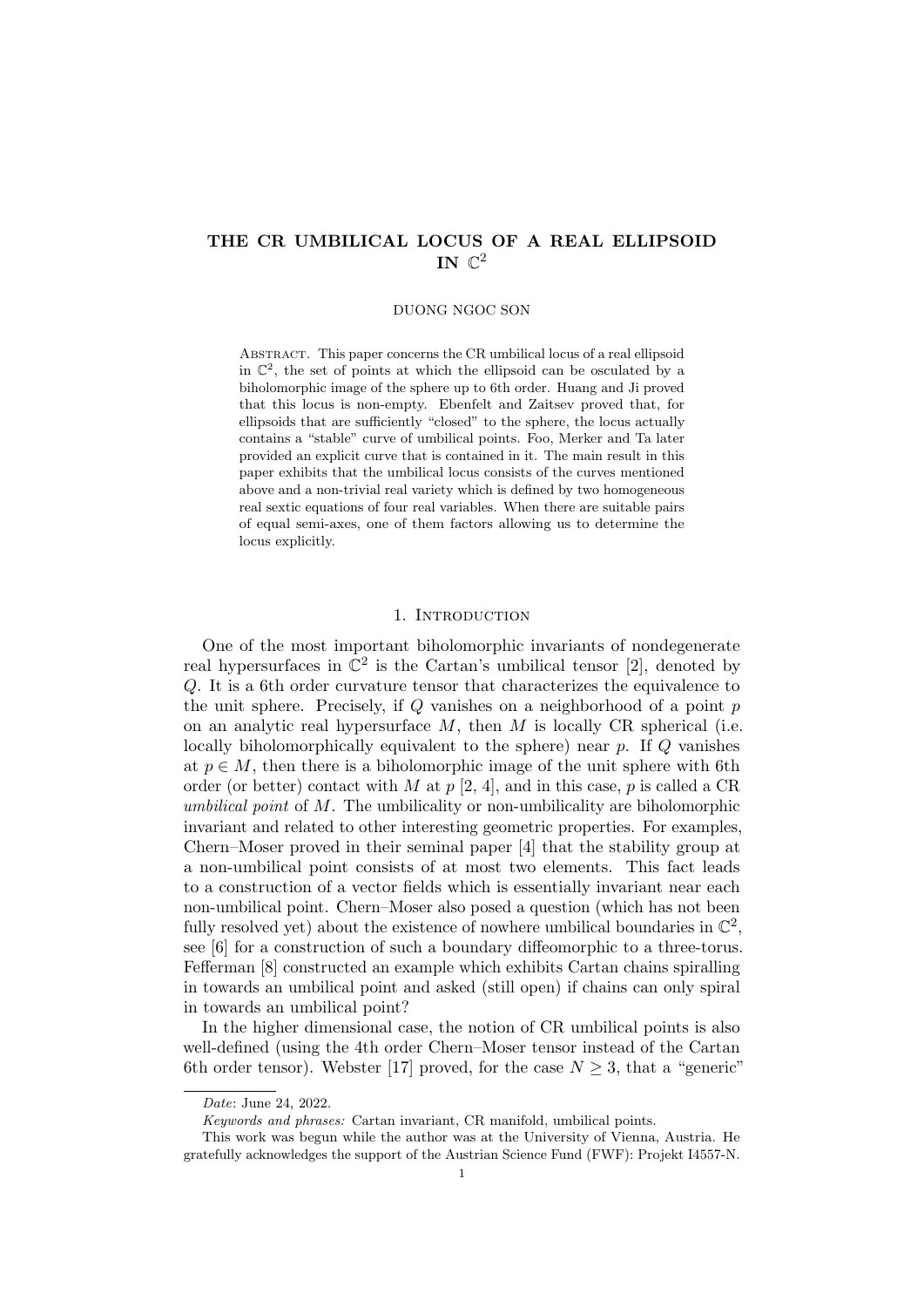real ellipsoid has an empty CR umbilical locus (see also [14] for a simpler proof). Hence, the higher dimensional version of the Chern–Moser question has an affirmative answer. In contrast, Huang–Ji [10] proved that every real ellipsoid in  $\mathbb{C}^2$  admits umbilical points (i.e., real ellipsoids in  $\mathbb{C}^2$  do not answer Chern–Moser question). Further results on the existence or nonexistence of umbilical points on more general three-dimensional CR manifolds were obtained by Ebenfelt, Zaitsev, and the author in [5, 6, 7]. For instances, it has been proved that the umbilical points must exist on complete circular boundaries in  $\mathbb{C}^2$  [5] and on various perturbations of the sphere (including real ellipsoids that are "closed" to the sphere) [7]. In [6], Ebenfelt–Son–Zaitsev provided an explicit family of nowhere umbilical compact real hypersurfaces that are diffeomorphic to a three-torus, partly resolved the Chern–Moser question. For real ellipsoids, Foo–Merker–Ta [9] improved Huang–Ji's result by providing an explicit parametric curve that is contained in the umbilical locus. However, in view of Monge's result [12] for two-dimensional ellipsoids in R 3 , our understanding in CR case was not completely satisfactory: It was not known from the previous results if there are umbilical points other than those on the curve mentioned above.

The main aim of this paper is to determine the CR umbilical locus of an arbitrary real ellipsoid in  $\mathbb{C}^2$ . Recall that an ellipsoid  $\mathcal{E} \subset \mathbb{C}^2$  is a compact real hypersurface given by the equation

$$
Ax^{2} + By^{2} + Cu^{2} + Dv^{2} = 1, \quad A, B, C, D \in \mathbb{R}_{>0}.
$$

Here,  $(z, w) = (x + iy, u + iv)$  is the complex coordinate system of  $\mathbb{C}^2$  which gives the identification  $\mathbb{C}^2 \cong \mathbb{R}^4$ . In this coordinate system, the last equation can be written as

$$
\alpha |z|^2 + \beta |w|^2 + \text{Re} (az^2 + bw^2) - 1 = 0,
$$

with  $\alpha = (A + B)/2$ ,  $\beta = (C + D)/2$ ,  $a = (A - B)/2$ , and  $b = (C - D)/2$ . By with  $\alpha = (A + B)/2$ ,  $\rho = (C + D)/2$ ,  $a = (A - B)/2$ , and  $b = (C - D)/2$ . By<br>the biholomorphic transformation  $(\tilde{z}, \tilde{w}) = (\sqrt{\alpha}z, \sqrt{\beta}w)$ , we can assume that  $\alpha = \beta = 1$ . We then obtain a two-parameter family which can "represent" all biholomorphic equivalent classes of real ellipsoids. The main result of this paper is the following description of their CR umbilical loci.

**Theorem 1.1.** Let  $0 \leq b \leq a < 1$ ,  $a \neq 0$ , and let  $\mathcal{E} \subset \mathbb{C}^2$  be the real ellipsoid defined by  $\rho = 0$  where

$$
\varrho := |z|^2 + |w|^2 + \text{Re}(az^2 + bw^2) - 1. \tag{1.1}
$$

Then the CR umbilical locus of  $\mathcal E$  consists of the curves  $\gamma_{1,2}$  given by

$$
z = \sqrt{\frac{a}{a+b}} \left( \frac{\sqrt{1-b} \cos(t)}{\sqrt{1+a}} + \frac{i\sqrt{1+b} \sin(t)}{\sqrt{1-a}} \right),\tag{1.2}
$$

$$
w = \pm \sqrt{\frac{b}{a+b}} \left( \frac{\sqrt{1-a} \sin(t)}{\sqrt{1+b}} - \frac{i\sqrt{1+a} \cos(t)}{\sqrt{1-b}} \right), \quad t \in [0, 2\pi), \quad (1.3)
$$

and a non-trivial real variety  $\mathcal{V} \subset \mathcal{E}$ , which is the common intersection of  $\mathcal{E}$ and two conical sextic real varieties with apexes at the origin.

Moreover,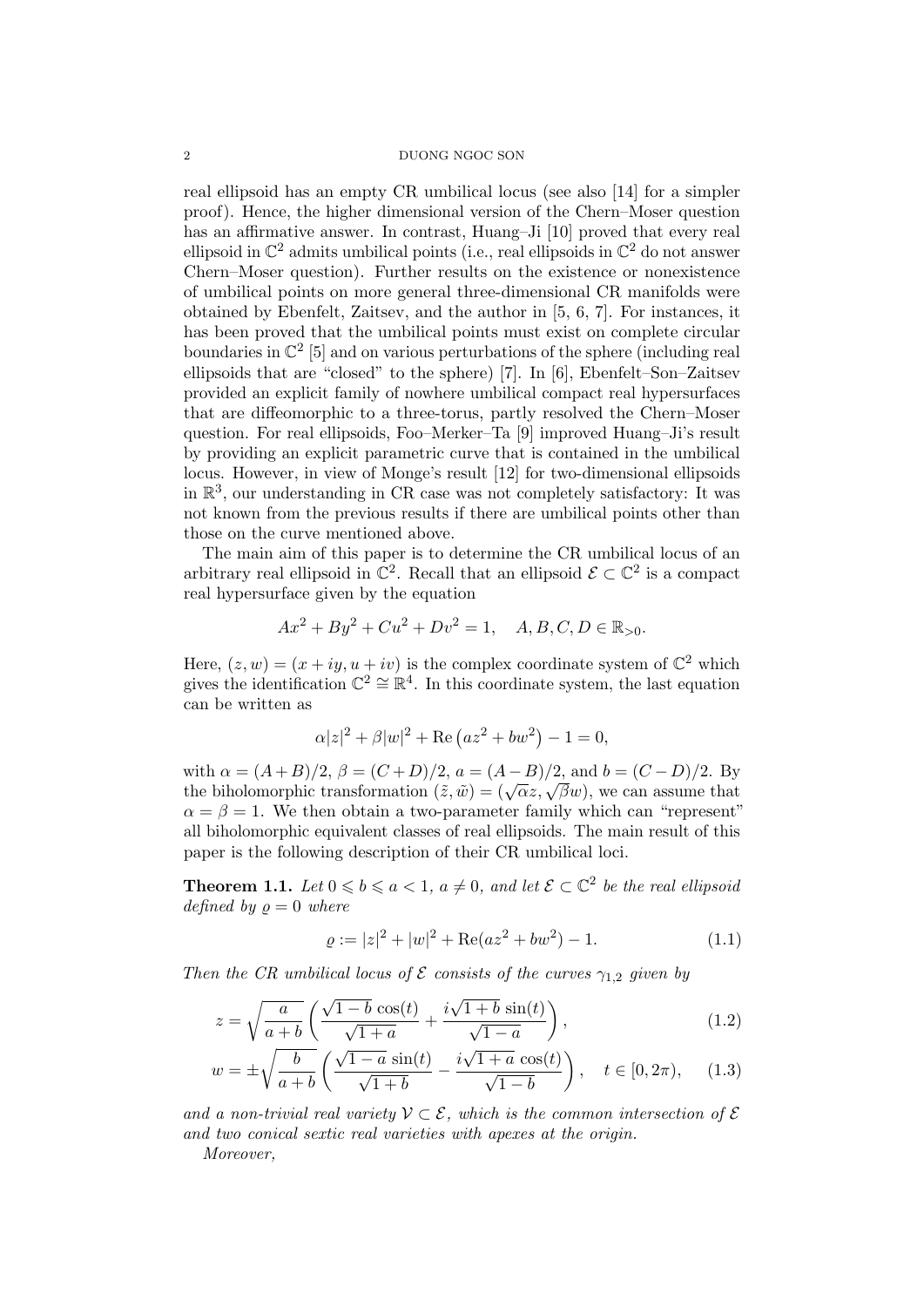(i) if  $b = 0$ , then V consists of the curves parametrized by

$$
z = \pm \sqrt{\frac{s_0}{(1+a)(1+a+s_0)}}, \ w = \sqrt{\frac{1+a}{1+a+s_0}} (\cos(t) + i\sin(t)), \quad (1.4)
$$

where  $s_0$  is the unique positive solution to the cubic

 $4s<sup>3</sup> + 8(1+a)s<sup>2</sup> + (4+6a+5a<sup>2</sup>)s - 2a = 0;$  (1.5)

(ii) if  $b = a$ , then the CR umbilical locus of  $\mathcal E$  consists of the curves having the following parameterizations

$$
z = \frac{1}{\sqrt{1 - a + \tau^2 (1 + a)}} \left( \frac{\sqrt{1 - a} \cos(t)}{\sqrt{1 + a}} + \frac{i \tau \sqrt{1 + a} \sin(t)}{\sqrt{1 - a}} \right), \quad (1.6)
$$

$$
w = \frac{1}{\sqrt{1 - a + \tau^2 (1 + a)}} \left( \frac{\sqrt{1 - a} \sin(t)}{\sqrt{1 + a}} - \frac{i \tau \sqrt{1 + a} \cos(t)}{\sqrt{1 - a}} \right), \quad (1.7)
$$

with  $\tau \in \{-1, 1, -\sqrt{s_0}, \sqrt{s_0}\}\$  and  $s_0$  is the unique positive root of the cubic

$$
(a^{2}+2a+4)s^{3}+(4-a(19a+34))s^{2}+(a(19a-34)-4)s-a^{2}+2a-4=0.
$$
 (1.8)

In this case, V consists of the curves corresponding to 
$$
\tau = \pm \sqrt{s_0}
$$
.

The proof of this theorem will be in Section 4, based on Corollary 3.10.

As briefly mentioned earlier, the curves given by  $(1.2)$  and  $(1.3)$ , constituting a proper subset of the CR umbilical locus, were found earlier in [9]. These curves turn out to be the solutions to a system of two homogeneous quadratic equations in four real variables. In the case  $b = 0$  and  $a \neq 0$ , the ellipsoid is a real hypersurface of revolution and these two curves becomes the one given by

$$
z = \frac{1}{\sqrt{1+a}}\cos(t) + \frac{i}{\sqrt{1-a}}\sin(t), \quad w = 0.
$$

The CR umbilicality of points along this curve follows directly from the observation that each of the rotations  $(z, w) \mapsto (z, e^{it}w), t \in \mathbb{R}$ , fixes every point along this curve, in view of the Chern–Moser normalization at a nonumbilical point [4], see also [7, Section 5.6]. Two newly discovered curves in (1.4) (in the case  $b = 0$ ), (1.6) and (1.7) (for  $\tau = \pm \sqrt{s_0}$  in the case  $b = a$ ) are the solutions to two homogeneous sextic equations, which we are able to solve explicitly when  $b = 0$  or  $b = a$ . In the general case, we are unable to obtain explicit solutions. But in view of the Abel–Ruffini impossibility theorem, it could be the case that those multivariate sextic equations, with generic values of a and b, cannot be solved by radicals.

### 2. Preliminaries

2.1. Pseudohermitian geometry. Let  $M \subset \mathbb{C}^2$  be a real hypersurface. The complex structure on  $\mathbb{C}^2$  induces a CR structure on M in a natural way. Namely, if we define  $T^{1,0}M := \mathbb{C}TM \cap T^{1,0}\mathbb{C}^2$ , then  $T^{1,0}M$  is a CR structure bundle on M of complex dimension one. If we define  $H := \text{Re } T^{1,0}M$ , then H is a real two-dimensional sub-bundle of the real tangent bundle  $TM$ . If we suppose that  $H$  is nondegenerate, in the sense that for any vector fields  $X, Y$  that locally span H, the Lie bracket  $[X, Y]$  is everywhere transverse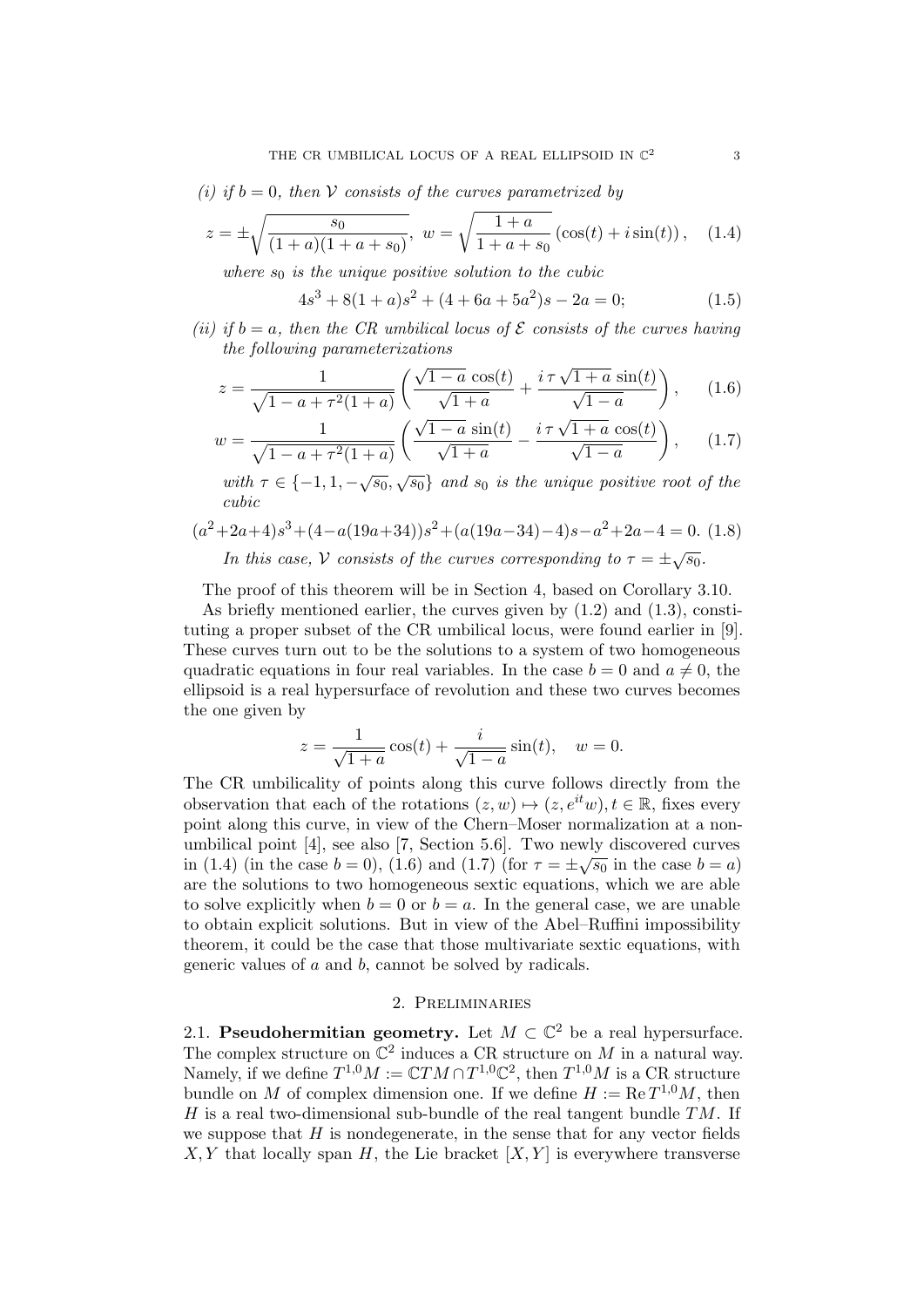to H, then H becomes a contact structure on M. If  $\theta$  is a real 1-form such that ker  $\theta = H$ , then the nondegeneracy of H is equivalent to  $\theta \wedge d\theta \neq 0$ everywhere and  $\theta$  is called a contact form. In this case, the characteristic (or Reeb) field of  $\theta$  is the unique vector field T such that  $T|\,d\theta=0$  and  $\theta(T) = 1$ . The contact form  $\theta$  is also called a pseudohermitian structure [16] and  $(M, \theta)$  is called a pseudohermitian manifold (with the underlying CR structure understood). If  $Z_1$  is any complex vector field locally spanning  $T^{1,0}M$ , the admissible 1-form dual to  $Z_1$  is the unique 1-form  $\theta^1$  such that the coframe  $\{\theta_1, \theta^{\bar{1}}, \theta\}$  is dual to the frame  $\{Z_1, Z_{\bar{1}}, T\}$  and

$$
d\theta = i h_{1\bar{1}} \theta^1 \wedge \theta^{\bar{1}} \tag{2.1}
$$

for some real function  $h_{1\bar{1}}$ . Here  $\theta^{\bar{1}} := \overline{\theta^1}$  and  $Z_{\bar{1}} := \overline{Z_1}$ . We shall assume that  $h_{1\bar{1}} > 0$  and say that M is strictly pseudoconvex. The Levi form is denoted by

$$
\langle U, \overline{V} \rangle = h_{1\overline{1}} U^1 V^{\overline{1}} \quad \text{for } U = U^1 Z_1, \overline{V} = V^{\overline{1}} Z_{\overline{1}}.
$$
 (2.2)

The (complexified) Tanaka–Webster connection of  $(M, T^{1,0}M, \theta)$  is the connection  $\nabla$  on  $\mathbb{C}TM$  given in terms of a local frame  $Z_1$  by

$$
\nabla Z_1 = \omega_1^1 \otimes Z_1, \quad \nabla Z_{\bar{1}} = \omega_{\bar{1}}^{\bar{1}} \otimes Z_{\bar{1}}, \quad \nabla T = 0,
$$
\n(2.3)

where the connection form  $\omega_1^1$  is the complex 1-form uniquely determined by

$$
d\theta^{1} = \theta^{1} \wedge \omega_{1}^{1} + A_{1}^{1} \theta \wedge \theta^{\bar{1}}, \quad \omega_{1}^{1} + \omega_{\bar{1}}^{1} = d \log h_{1\bar{1}}.
$$
 (2.4)

The function  $A_{\bar{1}}^1$  is the coefficient of the Webster torsion A:

$$
AZ_{\bar{1}} := \text{Tor}(T, Z_{\bar{1}}) = A_{\bar{1}}^{\bar{1}}Z_1.
$$

The structure equation for the Tanaka–Webster connection is [16]

$$
d\omega_1^1 = Rh_{1\bar{1}}\theta^1 \wedge \theta^{\bar{1}} + A_1^{\bar{1}}_{,\bar{1}}\theta^1 \wedge \theta - A_{\bar{1}}^{\bar{1}}_{,\bar{1}}\theta^{\bar{1}} \wedge \theta, \qquad (2.5)
$$

where  $R$  is the Webster scalar curvature, which is real-valued.

The Cartan tensor is a relative invariant of the CR structure on M whose vanishing is necessary and sufficient for  $M$  to be locally CR spherical [2]. If the pseudohermtian structure fixed, the Cartan tensor can be interpreted as an endomorphism of  $H$ , written locally as [3]

$$
Q = iQ_1^{\bar{1}}\theta^1 \otimes Z_{\bar{1}} - iQ_{\bar{1}}^{\bar{1}}\theta^{\bar{1}} \otimes Z_1.
$$
 (2.6)

Then Q is a pseudohermitian invariant which is CR-covariant in the sense that if  $\hat{\theta} = e^u \theta$  is another pseudohermitian structure, then the corresponding Cartan tensor  $\hat{Q}$  with respect to  $\hat{\theta}$  satisfies  $\hat{Q} = e^{-2u}Q$  [3]. The Cartan tensor can be computed from the scalar curvature and torsion together with their covariant derivatives via the following well-known formula [3, Lemma 2.2].

$$
Q_1^{\bar{1}} = \frac{1}{6}R_{,1}^{\bar{1}} + \frac{i}{2}RA_1^{\bar{1}} - A_1^{\bar{1}}_{,0} - \frac{2i}{3}A_1^{\bar{1}}_{,1}^{\bar{1}}.
$$
 (2.7)

Here, the indices proceeded by a comma indicate covariant derivatives and the 0-index indicates the derivative along the Reeb direction.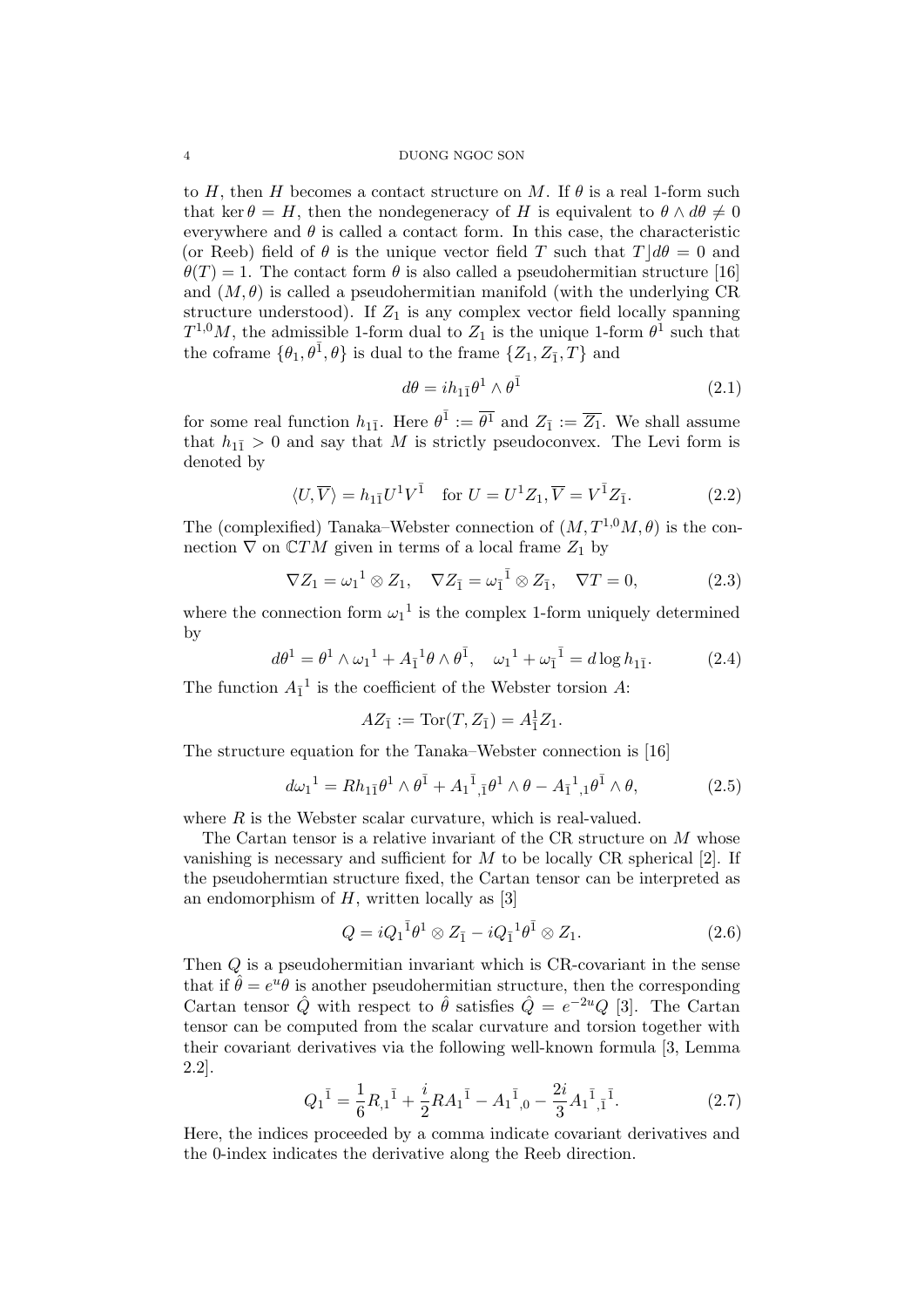2.2. Curvature and torsion of a real hypersurfaces in local coordinates. The main purpose of this section is to collect some useful formulas for the Tanaka–Webster connection form as well as the scalar curvature and torsion. In general, these formulas have been computed by Li–Luk [11], cf. [16].

Let  $M \subset \mathbb{C}^2$  be a nondegenerate real hypersurface defined by  $\varrho = 0$  with  $d\varrho \neq 0$  along M. Let  $\theta := \iota^*(i\bar{\partial}\varrho)$ . Then  $\theta$  is a pseudohermitian structure on M. Let

$$
Z_1 = L := \varrho_w \partial_z - \varrho_z \partial_w,\tag{2.8}
$$

to be a basis for  $T^{(1,0)}(M)$  and let  $\theta^1$  be a dual admissible coframe, then

$$
h_{1\bar{1}} = J[\varrho],\tag{2.9}
$$

where  $J[\rho]$  is the the Levi–Fefferman determinant (a.k.a bordered complex Hessian) of  $\rho$ , namely,

$$
J[\varrho] = -\det \begin{pmatrix} \varrho & \varrho_{\bar{z}} & \varrho_{\bar{w}} \\ \varrho_{z} & \varrho_{z\bar{z}} & \varrho_{z\bar{w}} \\ \varrho_{w} & \varrho_{w\bar{z}} & \varrho_{w\bar{w}} \end{pmatrix}.
$$
 (2.10)

For simplicity, we assume that  $J[\varrho] > 0$  (that  $J[\varrho] \neq 0$  characterizes the nondegeneracy of M). For a basis of the normal bundle  $N^{(1,0)}(M)$  in  $T^{(1,0)}\mathbb{C}^2$ , we use

$$
N := J[\varrho] \xi \tag{2.11}
$$

where  $\xi$  is the unique  $(1, 0)$ -vector field determined by

$$
\partial \varrho(\xi) = 1, \quad \bar{\partial}\partial \varrho|\xi = 0.
$$

Explicit formulas for the connection form  $\omega_1^1$  and torsion form  $\tau^1$  (also for general dimensional case) are given in [11]. We describe them as follows. First we write

$$
\omega_1^1 = \Gamma_{11}^1 \theta + \Gamma_{\bar{1}1}^1 \theta^{\bar{1}} + \Gamma_{01}^1 \theta.
$$
 (2.12)

Then the Christoffel symbols are given by

**Proposition 2.1.** Suppose M is a real hypersurface in  $\mathbb{C}^2$  defined by  $\varrho = 0$ with  $J[\varrho] > 0$ . Let  $\theta = i^*(i\overline{\partial}\varrho)$ . Then the Christoffel symbols of the Tanaka-Webster connection in the frame  $Z_1 = L$  are

$$
\Gamma_{11}^1 = L \log J[\varrho],\tag{2.13}
$$

$$
\Gamma_{01}^{1} = \frac{i}{J[\varrho]} \left( N \log J[\varrho] - 2 \det \varrho_{Z\overline{Z}} \right),\tag{2.14}
$$

$$
\Gamma_{11}^1 = 0,\tag{2.15}
$$

and their conjugates, i.e.,  $\Gamma_{0\bar{1}}^{\bar{1}} = \overline{\Gamma_{01}}^{\bar{1}}$ , and so on. Moreover,

$$
iA_1^{\bar{1}}Z_{\bar{1}} = Z_1(\xi^{\bar{1}})\partial_{\bar{z}} + Z_1(\xi^{\bar{2}})\partial_{\bar{w}}.
$$
\n(2.16)

These formulas are essentially in [11, Equation (2.20)] after a change of the local frame. In the case  $n = 1$ , the proof is simpler and we provide it here for completeness.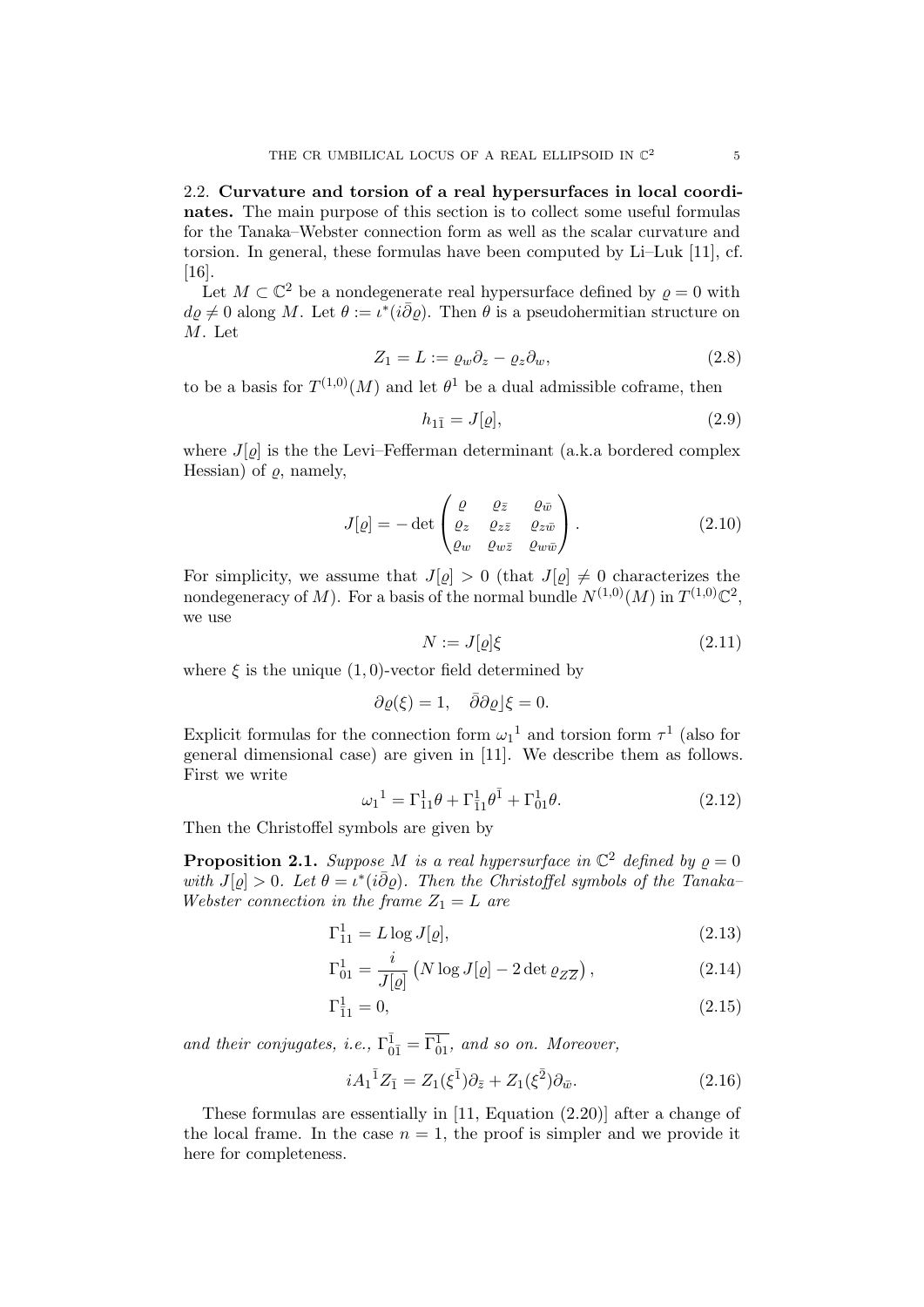Proof. First, we observe that the Reeb vector field is

$$
T = i(\xi - \bar{\xi}) = \frac{i}{J[\varrho]} [Z_1, Z_{\bar{1}}].
$$
\n(2.17)

Therefore

$$
\operatorname{Tor}(Z_1, Z_{\bar{1}}) := \nabla_{Z_1} Z_{\bar{1}} - \nabla_{Z_{\bar{1}}} Z_1 - [Z_1, Z_{\bar{1}}] = \Gamma_{1\bar{1}}^{\bar{1}} Z_{\bar{1}} - \Gamma_{11}^{\bar{1}} Z_1 - i J[\varrho] T. \tag{2.18}
$$
\nOn the other hand, from Tansks [15] the torsion must satisfy

On the other hand, from Tanaka [15], the torsion must satisfy

$$
Tor(Z_1, Z_{\bar{1}}) = i \langle Z_1, Z_{\bar{1}} \rangle T.
$$
\n(2.19)

We immediately find that

$$
\Gamma_{1\bar{1}}^{\bar{1}} = \Gamma_{\bar{1}1}^{\bar{1}} = 0. \tag{2.20}
$$

On the other hand, since the Levi-form is parallel, we have that

$$
Z_1 J[\varrho] = Z_1 \cdot \langle Z_1, Z_{\bar{1}} \rangle = \langle \nabla_{Z_1} Z_1, Z_{\bar{1}} \rangle + \langle Z_1, \nabla_{Z_1} Z_{\bar{1}} \rangle = J[\varrho] \Gamma_{11}^1. \tag{2.21}
$$

This proves that

$$
\Gamma_{11}^1 = Z_1 \log J[\varrho]. \tag{2.22}
$$

Finally, using

$$
A_1^{\bar{1}}Z_{\bar{1}} = \text{Tor}(T, Z_1) = \nabla_T Z_1 - \nabla_{Z_1} T - [T, Z_1] = \Gamma_{01}^1 Z_1 - [T, Z_1],
$$

we find that,

$$
[T, Z_1] = \Gamma_{01}^1 Z_1 - A_1^{\bar{1}} Z_{\bar{1}}.
$$
\n2.23

\n2.24, we find that

By explicitly computation of 
$$
[T,Z_1]
$$
, we find that

$$
i[T, Z_1] = [(\xi - \overline{\xi}), Z_1] = (\xi(\varrho_w) - \overline{\xi}(\varrho_w) - Z_1(\xi^1)) \partial_z - (\xi(\varrho_z) - \overline{\xi}(\varrho_z) + Z_1(\xi^2)) \partial_w - (Z_1(\xi^1) \partial_{\overline{z}} + Z_1(\xi^2) \partial_{\overline{w}}).
$$

By taking the  $(1, 0)$ -parts of both sides, we deduce (after some simplification) the formula for  $\Gamma_{01}^1$ . Likewise, by taking the  $(0,1)$ -parts of both sides, we obtain (2.16). The proof is complete.  $\Box$ 

For the curvature and torsion, we have the following

Proposition 2.2 (Li–Luk [11]). Under the notations above, the Webster scalar curvature of  $(M, i\bar{\partial}\rho)$  is given by

$$
R = \frac{1}{J[\varrho]} \left( 2 \det \varrho_{Z\overline{Z}} - N \log J[\varrho] - \overline{L}L \log J[\varrho] \right),\tag{2.24}
$$

and the torsion in the frame  $Z_1$  is given by

$$
iA_{11} = \frac{J[\varrho]L\left(\xi^{\bar{1}}\right)}{\varrho_{\bar{w}}},\tag{2.25}
$$

where J[ $\varrho$ ] is the Levi–Fefferman determinant and  $L := \varrho_w \partial_z - \varrho_z \partial_w$ .

These formulas above can be derived from [11, Theorem 1.1 and (2.13)] and a simple change of holomorphic frame (for the component of the torsion). The formula for the torsion can also be derived from (2.16). We leave the details to the readers.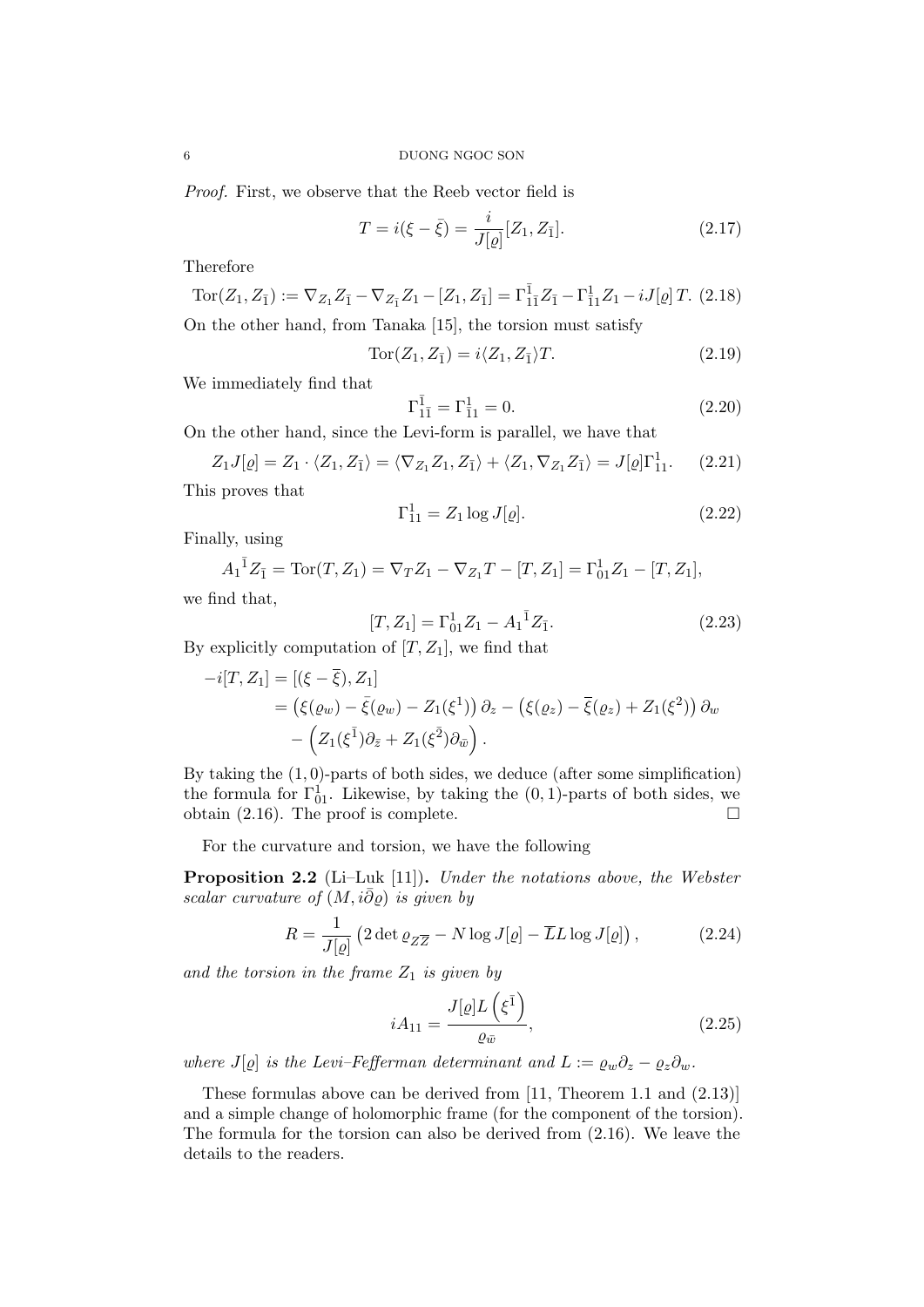## 3. The Cartan CR umbilical tensor on "pluriharmonic perturbations" of the sphere

We compute the Cartan tensor for the manifold M defined by

$$
\varrho(z, w) := -1 + |z|^2 + |w|^2 + 2 \operatorname{Re}(f(z, w)) = 0,\tag{3.1}
$$

where  $f(z, w)$  is holomorphic. To this end, we shall compute four pseudohermitian invariants appearing on the right-hand side of (2.7). Our formula for the Cartan tensor in this special case will be simpler than those in general case [7, 9], as various "mixed" derivatives of  $\rho$  of orders greater than 2 vanish.

The pseudohermitian invariants on  $M$  we shall consider are with respect to the contact form  $\theta = \iota^*(i\overline{\partial}\varrho)$  and the holomorphic coframe  $\theta^1$ . We shall work with the holomorphic frame

$$
Z_1 = L = \varrho_w \partial_z - \varrho_z \partial_w, \quad N = \varrho_{\bar{z}} \partial_z + \varrho_{\bar{w}} \partial_w \tag{3.2}
$$

with

$$
\varrho_z = \bar{z} + f_z, \quad \varrho_w = \bar{w} + f_w. \tag{3.3}
$$

We can verify that when restricted to M,

$$
J[\varrho]|_M = \varrho_{Z\overline{Z}}(L,\overline{L})|_M = |\varrho_z|^2 + |\varrho_w|^2. \tag{3.4}
$$

Here,  $\varrho_{Z\overline{Z}}$  is the complex Hessian, so that for  $X = x^j \partial_j$  and  $\overline{Y} = y^{\overline{k}} \partial_{\overline{k}}$ (summation convention), we have

$$
\varrho_{Z\overline{Z}}(X,\overline{Y})=\varrho_{j\bar k}x^jy^{\bar k}.
$$

We also use similar and self-explanatory notations  $\varrho_{ZZ}$ ,  $\varrho_{ZZZ}$ , and  $\varrho_{ZZZZ}$ which act on ordered pairs, triples, or quadruples of vectors in  $T^{(1,0)}\mathbb{C}^2$ , respectively.

Let's start with the following formulas for the curvature and torsion of M defined by (3.1).

**Lemma 3.1** (Gauß equations). If  $\rho$  is given as in (3.1), then the torsion  $A_{11}$  in the frame  $Z_1 = L := \varrho_w \partial_z - \varrho_z \partial_w$  and the Webster scalar curvature R of  $(M, i\partial \varrho)$  are given by

$$
iA_{11} = \frac{\varrho_{ZZ}(L, L)}{J[\varrho]}
$$
\n(3.5)

and

$$
R = \frac{2}{J[\varrho]} - \frac{|\varrho_{ZZ}(L, L)|^2}{J[\varrho]^3},\tag{3.6}
$$

respectively.

*Proof.* These formulas follow from Li–Luk's results in general case [11] as in Proposition 2.2. In fact, observe that

$$
\overline{L}LJ[\varrho] = \frac{1}{J[\varrho]} \left( |\varrho_{ZZ}(L,L)|^2 + |LJ[\varrho]|^2 \right) - NJ[\varrho]. \tag{3.7}
$$

Both sides are polynomial expressions in the derivatives of  $\rho$ . Hence

$$
\overline{L}L \log J[\varrho] = -\frac{\varrho_{ZZ}(N,N)}{J[\varrho]} + \left| \frac{\varrho_{ZZ}(L,L)}{J[\varrho]} \right|^2.
$$
\n(3.8)

Then (3.6) follows easily. We can also derive (3.5) from the formula for the torsion. We omit the details.  $\Box$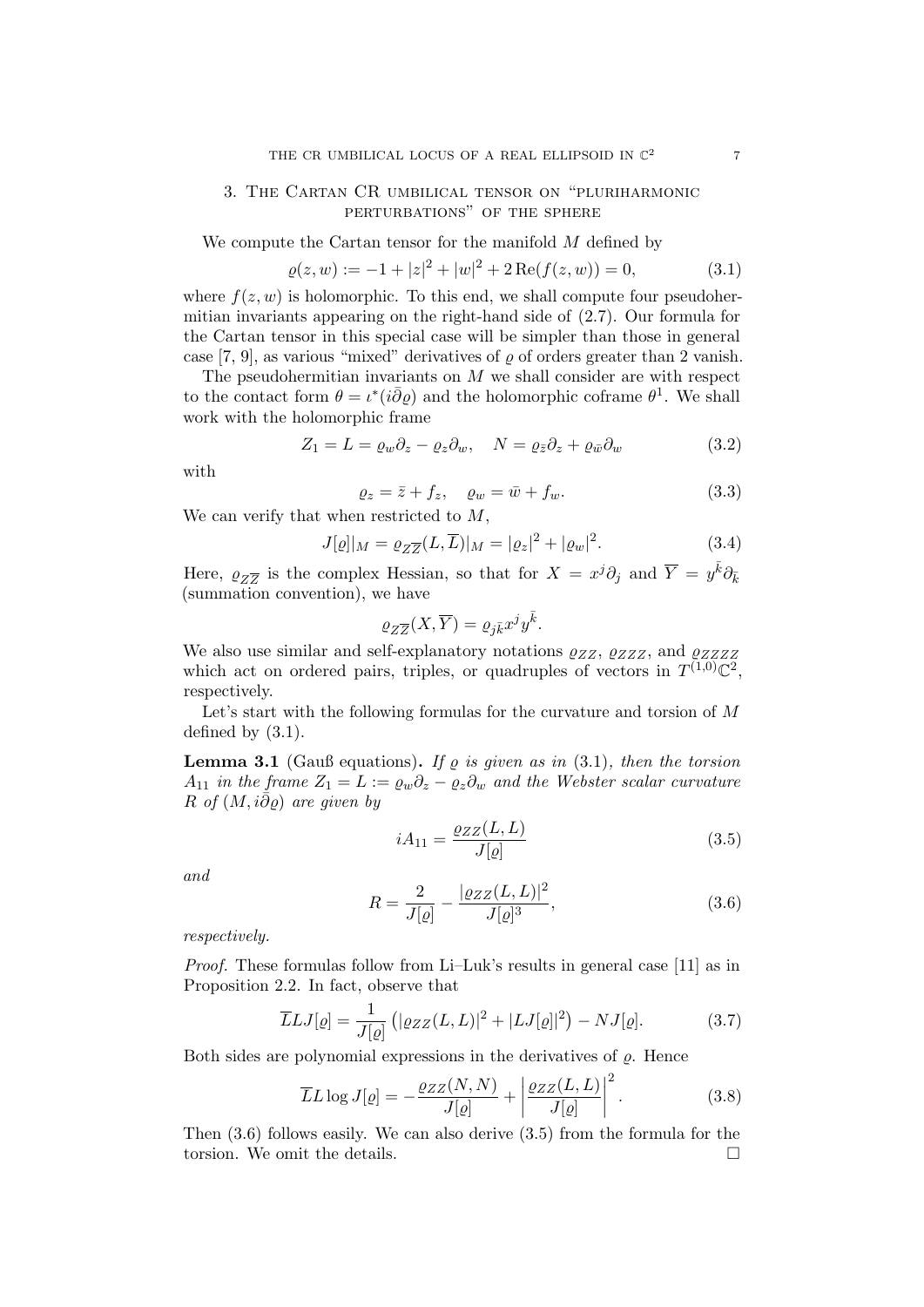Equations (3.6) and (3.5) are manifestations of Gauß equations for semiisometric CR immersions in [14], see also [13].

3.1. The term  $A_{11,0}$ . To compute  $A_{11,0}$  we shall need a formula for the Christoffel symbol  $\Gamma_{01}^1$ .

**Lemma 3.2.** If  $\varrho$  is given by (3.1), then Christoffel symbol

$$
i\Gamma_{01}^{1} = \frac{2}{J[\varrho]} - \frac{\varrho_{ZZ}(N, N)}{J[\varrho]^{2}}.
$$
\n(3.9)

*Proof.* The proof follows from Proposition 2.1 via a direct calculation.  $\Box$ 

**Lemma 3.3.** If  $\varrho$  is given by (3.1), then

$$
A_{11,0} = \frac{2 \det \varrho_{ZZ}}{J[\varrho]} + \frac{2\varrho_{ZZ}(L,L) + \varrho_{ZZ}(N,L,L)}{J[\varrho]^2} + \frac{\varrho_{ZZ}(L,L) \left(\overline{\varrho_{ZZ}(N,N)} - 3\varrho_{ZZ}(N,N)\right)}{J[\varrho]^3}.
$$
(3.10)

*Proof.* Differentiating along N and  $\overline{N}$  directions, we find that

$$
N(\varrho_{ZZ}(L,L)) = J[\varrho] \det \varrho_{ZZ} + \varrho_{ZZZ}(N,L,L),
$$

and

$$
\overline{N}(\varrho_{ZZ}(L,L)) = 2\varrho_{ZZ}(L,L) - J[\varrho] \det \varrho_{ZZ}.
$$

Since 
$$
T = iJ[\varrho]^{-1}(N - \overline{N})
$$
 and  $NJ[\varrho] = \varrho_{ZZ}(N, N)$ , we have  
\n
$$
TA_{11} = T\left(-\frac{i\varrho_{ZZ}(L, L)}{J[\varrho]}\right)
$$
\n
$$
= \frac{2 \det \varrho_{ZZ}}{J[\varrho]} + \frac{\varrho_{ZZZ}(N, L, L) - 2\varrho_{ZZ}(L, L)}{J[\varrho]^2}
$$
\n
$$
+ \frac{\varrho_{ZZ}(L, L)(\overline{\varrho_{ZZ}(N, N)} - \varrho_{ZZ}(N, N))}{J[\varrho]^3}.
$$

Plugging this and (3.9) into the formula

$$
A_{11,0} = T A_{11} - 2\Gamma_{01}^{1} A_{11}, \tag{3.12}
$$

 $(3.11)$ 

we obtain the desired identity.  $\Box$ 

3.2. The term  $A_{11}$ , 1. The following three lemmas can be proved by direct calculations. We leave the details to the readers.

**Lemma 3.4.** If  $\varrho$  is given by (3.1), then the identity

$$
J[\varrho]^2 \det \varrho_{ZZ} + (\varrho_{ZZ}(N,L))^2 = \varrho_{ZZ}(L,L)\varrho_{ZZ}(N,N) \tag{3.13}
$$

holds on M.

**Lemma 3.5** (Mainardi equation). If  $\varrho$  is given by (3.1), then

$$
\overline{L}(\varrho_{ZZ}(L,L)) + 2\varrho_{ZZ}(N,L) = 0.
$$
\n(3.14)

**Lemma 3.6.** If  $\varrho$  is given by (3.1), then

$$
LJ[\varrho] = \varrho_{ZZ}(N, L),\tag{3.15}
$$

$$
LLJ[\varrho] = \varrho_{ZZ}(L, L) - (J[\varrho] + \varrho) \det \varrho_{ZZ}.
$$
\n(3.16)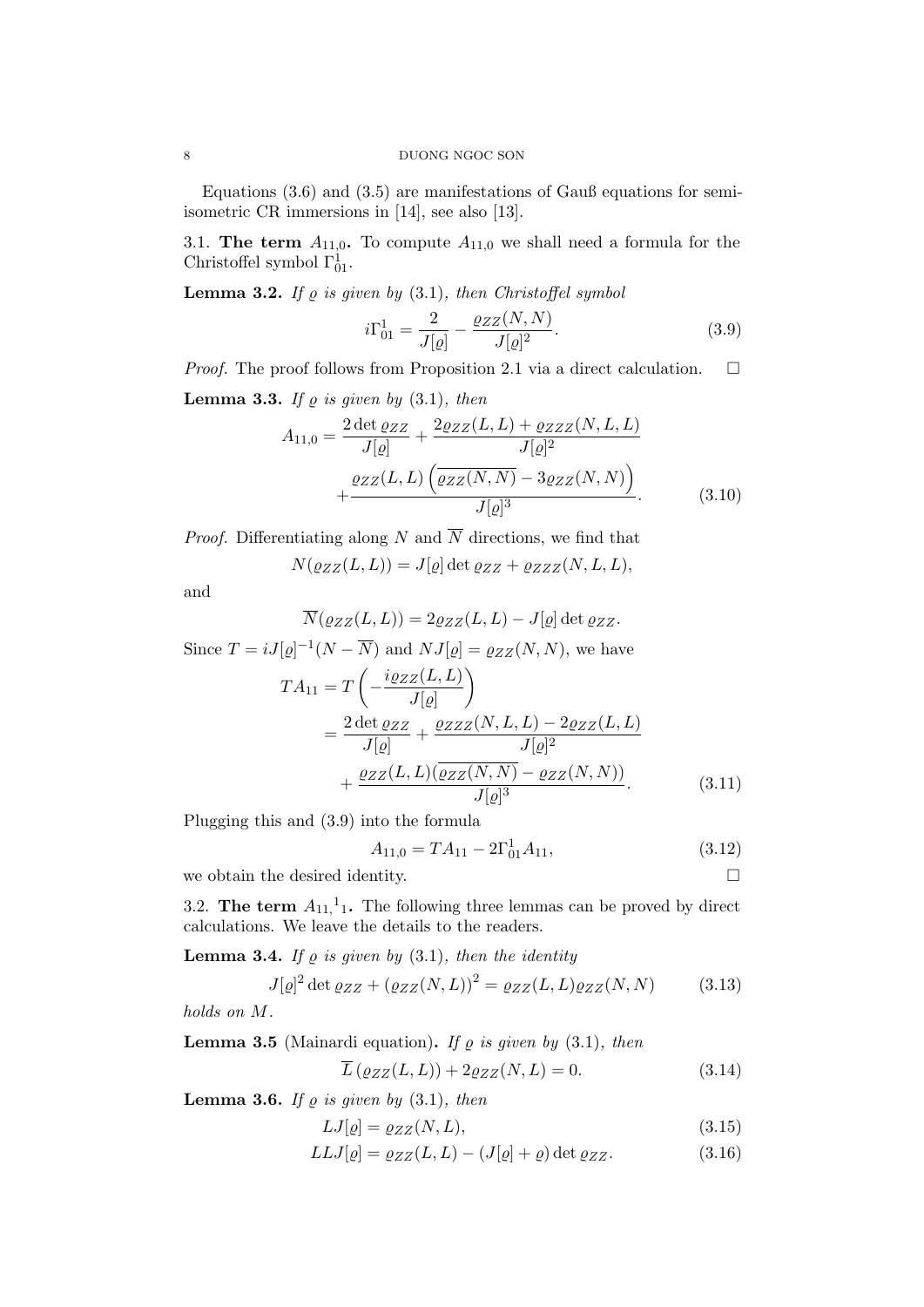Proposition 3.7. With the notations as above, it holds that

$$
iA_{11,}{}^{1} = -\frac{2 \det \varrho_{ZZ}}{J[\varrho]} - \frac{2 \varrho_{ZZ}(L,L) + 2 \varrho_{ZZZ}(N,L,L)}{J[\varrho]^{2}}
$$

$$
+ \frac{\varrho_{ZZ}(L,L)(\overline{\varrho_{ZZ}(N,N)} + 6 \varrho_{ZZ}(N,N)) - \varrho_{ZZZ}(L,L,L)\overline{\varrho_{ZZ}(N,L)}}{J[\varrho]^{3}}
$$

$$
+ \frac{\varrho_{ZZ}(L,L)(3|\varrho_{ZZ}(N,L)|^{2} - |\varrho_{ZZ}(L,L)|^{2})}{J[\varrho]^{4}}. (3.17)
$$

*Proof.* Since  $\Gamma_{\bar{1}1}^1 = 0$  and  $h^{1\bar{1}} = J[\varrho]^{-1}$ , we have that

$$
A_{11,}^1 = h^{1\bar{1}} \overline{L}(A_{11}) = i \left( \frac{2 \varrho_{ZZ}(N, L)}{J[\varrho]^2} + \frac{\varrho_{ZZ}(L, L) \overline{\varrho_{ZZ}(N, L)}}{J[\varrho]^3} \right). \tag{3.18}
$$

Differentiating along  $L$ , we have

$$
L(\varrho_{ZZ}(N,L)) = \varrho_{ZZ}(L,L) - J[\varrho] \det \varrho_{ZZ} + \varrho_{ZZZ}(N,L,L), \qquad (3.19)
$$

and

$$
L\left(\overline{\varrho_{ZZ}(N,L)}\right) = -\overline{\varrho_{ZZ}(N,N)} + \frac{|\varrho_{ZZ}(L,L)|^2 + |\varrho_{ZZ}(N,L)|^2}{J[\varrho]}.\tag{3.20}
$$

Thus

$$
-iL(A_{11,}^{\dagger}) = -\frac{2 \det \varrho_{ZZ}}{J[\varrho]} + \frac{2\varrho_{ZZ}(L,L) + 2\varrho_{ZZZ}(N,L,L)}{J[\varrho]^2} - \frac{4(\varrho_{ZZ}(N,L))^2}{J[\varrho]^3} + \frac{\varrho_{ZZZ}(L,L,L)\overline{\varrho_{ZZ}(N,L)}}{J[\varrho]^3} - \frac{\varrho_{ZZ}(L,L)\overline{\varrho_{ZZ}(N,N)}}{J[\varrho]^4}.
$$
 (3.21)

Plugging these into the formula

$$
iA_{11,}{}^{1} = iL\left(A_{11,}{}^{1}\right) - 2i\left(\frac{\varrho_{ZZ}(N,L)}{J[\varrho]}\right)A_{11,}{}^{1},\tag{3.22}
$$

and simplifying the result using Lemma 3.4, we complete the proof.  $\Box$ 

3.3. The term  $R_{.11}$ . Differentiating the scalar curvature, using Li-Luk's formula, we obtain

**Lemma 3.8.** If  $\varrho$  is given as in (3.1), then

$$
R_{,11} = -\frac{4 \det \varrho_{ZZ}}{J[\varrho]} - \frac{2\varrho_{ZZ}(L,L) + 2\varrho_{ZZZ}(N,L,L)}{J[\varrho]^2}
$$
  

$$
- \frac{3 (\det \varrho_{ZZ}) |\varrho_{ZZ}(L,L)|^2}{J[\varrho]^3} + \frac{2\varrho_{ZZ}(L,L)(3\varrho_{ZZ}(N,N) - \overline{\varrho_{ZZ}(N,N)})}{J[\varrho]^3}
$$
  

$$
+ \frac{\overline{\varrho_{ZZ}(L,L)} (\varrho_{ZZZZ}(L,L,L,L) - 3\varrho_{ZZZ}(L,L,\varrho_{ZZZ}\cdot L))}{J[\varrho]^3} + \frac{4\varrho_{ZZZ}(L,L,L)\overline{\varrho_{ZZ}(N,L)}}{J[\varrho]^4}
$$
  

$$
+ \frac{7 \overline{\varrho_{ZZ}(L,L)} \varrho_{ZZ}(N,L)|^2 - 12|\varrho_{ZZ}(N,L)|^2)}{J[\varrho]^4} + \frac{7 \overline{\varrho_{ZZ}(L,L)} \varrho_{ZZZ}(N,L)\varrho_{ZZZ}(L,L,L)}{J[\varrho]^4} - \frac{15|\varrho_{ZZ}(L,L)|^2 (\varrho_{ZZ}(N,L))^2}{J[\varrho]^5}.
$$
  
(3.23)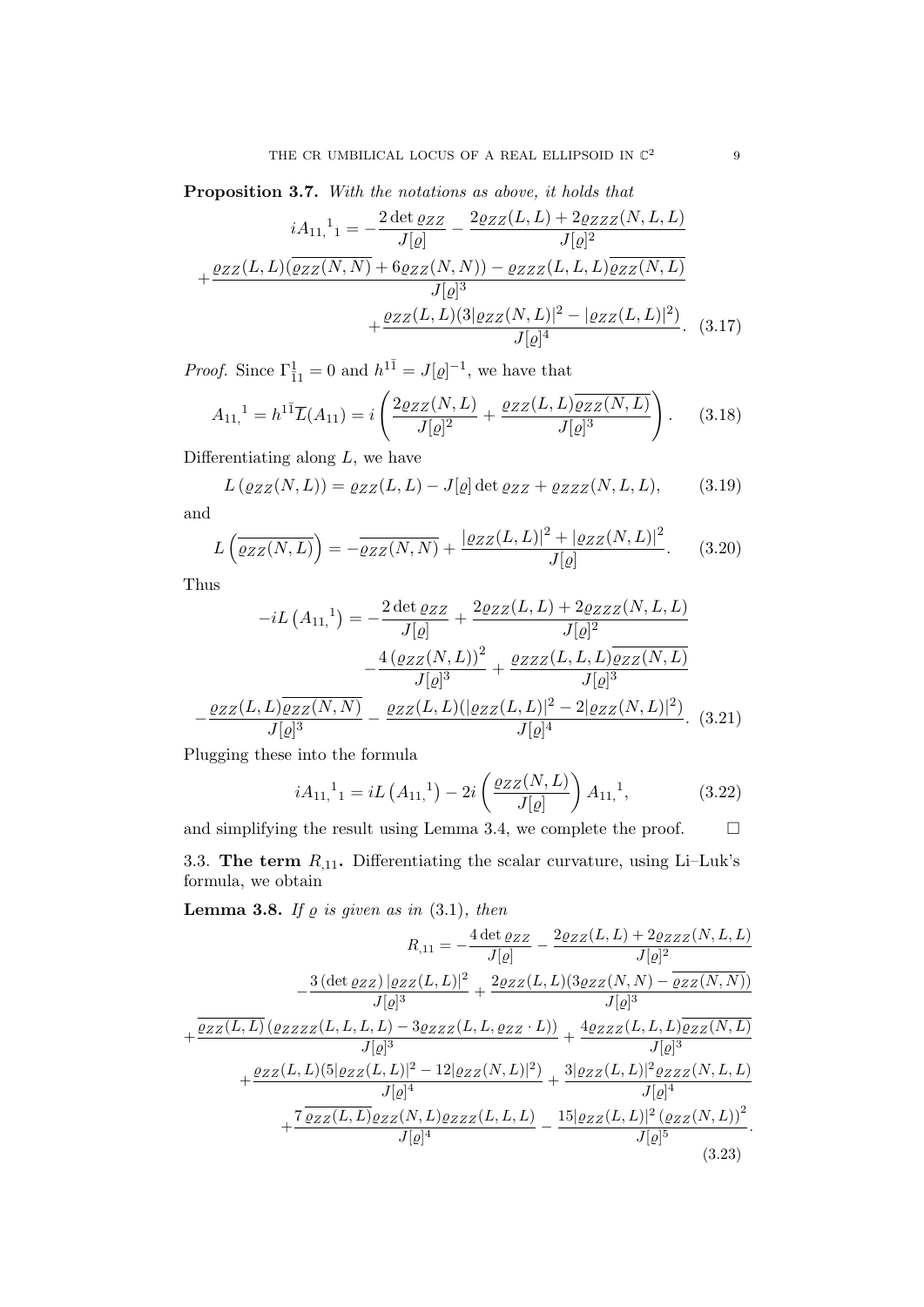The right-hand side involves the derivatives of  $\rho$  up to order 4.

Proof. Differentiating  $(3.6)$ , we have

$$
R_{,1} = -\frac{2}{J[\varrho]} L \log J[\varrho] + \frac{3}{J[\varrho]^3} |\varrho_{ZZ}(L,L)|^2 L \log J[\varrho] - \frac{1}{J[\varrho]^3} L\left(|\varrho_{ZZ}(L,L)|^2\right).
$$
\n(3.24)

Differentiating once more time and using  $\Gamma_{11}^1 = L \log J[\varrho]$ , we have

$$
R_{,11} = L (R_{,1}) - (L \log J[\varrho]) R_{,1}
$$
  
=  $-\frac{2}{J[\varrho]} (LL \log J[\varrho] - 2(L \log J[\varrho])^2)$   
+  $\frac{3}{J[\varrho]^3} |\varrho_{ZZ}(L, L)|^2 (LL \log J[\varrho] - 4(L \log J[\varrho])^2)$   
+  $\frac{1}{J[\varrho]^3} (7(L \log J[\varrho])(L (|\varrho_{ZZ}(L, L)|^2) - L|\varrho_{ZZ}(L, L)|^2).$ 

To expand the expression further, we use

$$
LL \log J[\varrho] = \frac{\varrho_{ZZ}(L, L)}{J[\varrho]} + \frac{\varrho_{ZZZ}(N, L, L)}{J[\varrho]} - \frac{\varrho_{ZZ}(L, L)\varrho_{ZZ}(N, N)}{J[\varrho]^2}, \quad (3.25)
$$

and

$$
L\overline{L}(\varrho_{ZZ}(L,L)) = -2\varrho_{ZZ}(L,L) + 2J[\varrho] \det \varrho_{ZZ} - 2\varrho_{ZZZ}(N,L,L),
$$

which can be checked directly. Thus, we have

$$
L\left(|\varrho_{ZZ}(L,L)|^2\right) = -2\varrho_{ZZ}(L,L)\overline{\varrho_{ZZ}(N,L)} - \varrho_{ZZZ}(L,L,L)\overline{\varrho_{ZZ}(L,L)},\tag{3.26}
$$

and thus

$$
LL\left(|\varrho_{ZZ}(L,L)|^2\right) = -4\varrho_{ZZZ}(L,L,L)\overline{\varrho_{ZZ}(N,L)} - 2\varrho_{ZZ}(L,L)(L\overline{\varrho_{ZZ}(N,L)}) + \overline{\varrho_{ZZ}(L,L)}\left(\varrho_{ZZZ}(L,L,L,L) - 3\varrho_{ZZZ}(L,L,\varrho_{ZZ} \cdot L)\right).
$$
\n(3.27)

Plugging these into the formula for  $R_{,11}$ , we complete the proof.  $\Box$ 

3.4. The Cartan tensor  $Q_{11}$ . Plugging  $(3.10)$ ,  $(3.17)$  and  $(3.23)$  into  $(2.7)$ , we to obtain

**Theorem 3.9.** Let M be given by  $\rho = 0$  where  $\rho$  is given by (3.1) and let  $\theta = \iota^*(i\bar{\partial}\varrho)$ . Then Cartan tensor of M is given by  $\tilde{Q} = Q_{11}\theta^1 \otimes \theta^1$ , where the component  $Q_{11}$  takes the following form

$$
Q_{11} = \sum_{k=2}^{4} \mathcal{Q}_k[\varrho] \bigg|_M,
$$

where

$$
Q_2[\varrho] = \varrho_{ZZ}(L, L) \left( -\frac{1}{2} \frac{\overline{\varrho_{ZZ}(L, L)} \det \varrho_{ZZ}}{J[\varrho]^3} - 2 \frac{\overline{\varrho_{ZZ}(N, N)}}{J[\varrho]^3} + \frac{|\varrho_{ZZ}(L, L)|^2}{J[\varrho]^4} - 4 \frac{|\varrho_{ZZ}(N, L)|^2}{J[\varrho]^4} - \frac{5}{2} \frac{\overline{\varrho_{ZZ}(L, L)} (\varrho_{ZZ}(N, L))^2}{J[\varrho]^5} \right), \quad (3.28)
$$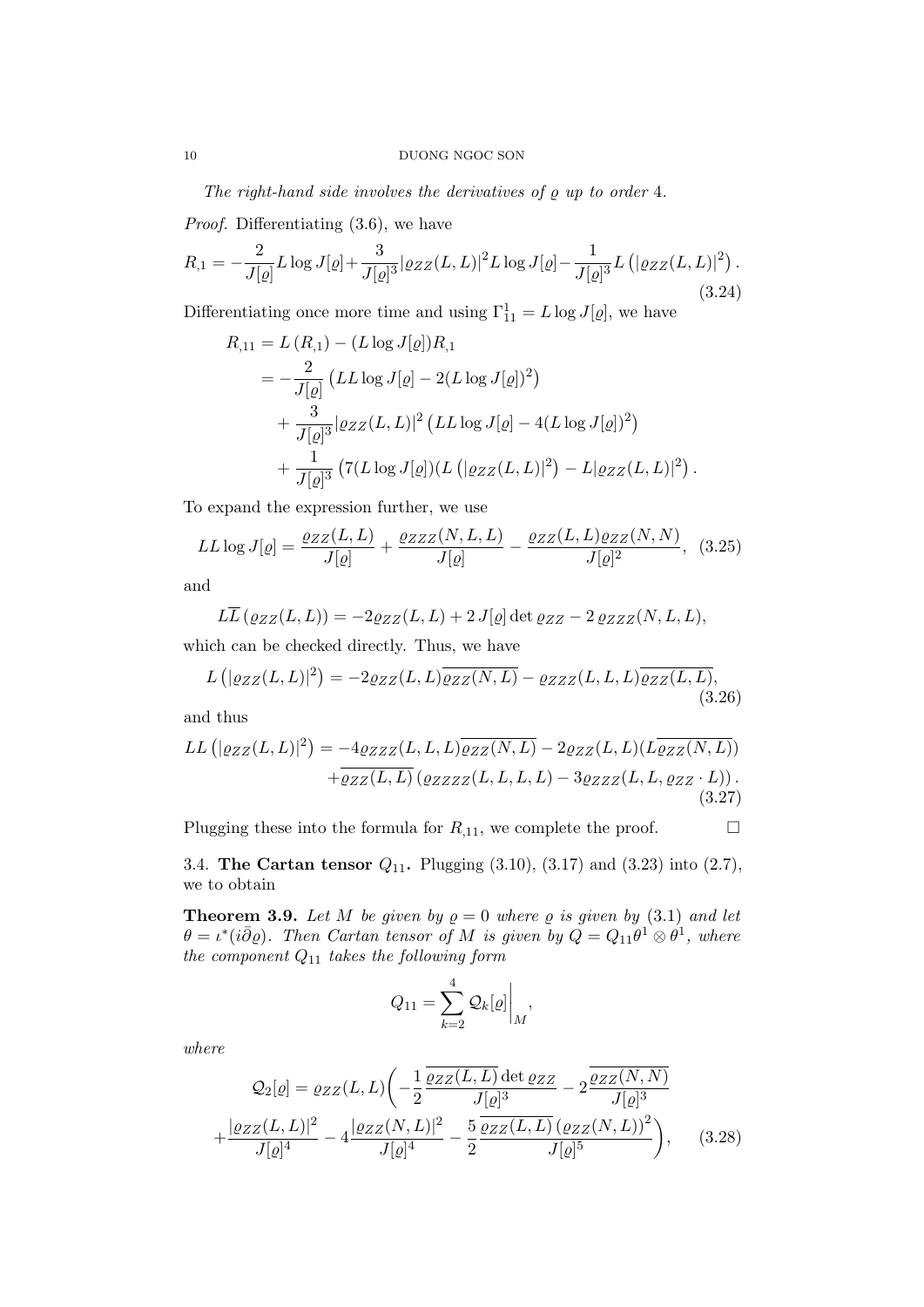$$
\mathcal{Q}_3[\varrho] = -\frac{1}{2} \frac{|\varrho_{ZZ}(L, L)|^2 \varrho_{ZZZ}(N, L, L)}{J[\varrho]^4} + \frac{1}{2} \frac{\overline{\varrho_{ZZ}(L, L)} \varrho_{ZZZ}(L, L, \varrho_{ZZ} \cdot L)}{J[\varrho]^3} + \frac{4}{3} \frac{\overline{\varrho_{ZZ}(N, L)} \varrho_{ZZZ}(L, L, L)}{J[\varrho]^3} + \frac{7}{6} \frac{\overline{\varrho_{ZZ}(L, L)} \varrho_{ZZ}(N, L) \varrho_{ZZZ}(L, L, L)}{J[\varrho]^4},
$$
\n(3.29)

and

$$
\mathcal{Q}_4[\varrho] = \frac{1}{6} \frac{\overline{\varrho_{ZZ}(L, L)} \varrho_{ZZZZ}(L, L, L)}{J[\varrho]^3}.
$$
\n(3.30)

When restricted to M,  $J[\varrho] = |\varrho_z|^2 + |\varrho_w|^2$ .

The simplest but interesting case where this theorem applies is arguably that of real ellipsoids. In this case,  $f(z, w)$  is a quadratic polynomial and hence  $\mathcal{Q}_3[\varrho] = \mathcal{Q}_4[\varrho] = 0$ . Thus, the component  $Q_{11}$  of the Cartan tensor equals  $Q_2[\varrho]$  which is the product of two factors.

**Corollary 3.10.** If f is a quadratic polynomial, then the  $CR$  umbilical locus of M is the locus of points on M satisfying either

$$
0 = \varrho_{ZZ}(L, L),\tag{3.31}
$$

or

$$
0 = -\frac{1}{2} \frac{\overline{\varrho_{ZZ}(L, L)} \det \varrho_{ZZ}}{J[\varrho]^3} - 2 \frac{\overline{\varrho_{ZZ}(N, N)}}{J[\varrho]^3} + \frac{|\varrho_{ZZ}(L, L)|^2}{J[\varrho]^4} - 4 \frac{|\varrho_{ZZ}(N, L)|^2}{J[\varrho]^4} - \frac{5}{2} \frac{\overline{\varrho_{ZZ}(L, L)} (\varrho_{ZZ}(N, L))^2}{J[\varrho]^5}.
$$
 (3.32)

# 4. The CR umbilical points of a real ellipsoid

By Corollary 3.10, the CR umbilical locus of an ellipsoid is determined by equations (3.31) and (3.32). We first solve the simpler one (3.31) and recover the curves  $\gamma_{1,2}$  found in [9].

**Proposition 4.1.** If  $0 \leq b \leq a < 1$  and  $a > 0$ , then the solution of the system of equations

$$
\varrho = 0, \quad \varrho_{ZZ}(L, L)
$$

is given by

$$
z = \sqrt{\frac{a}{a+b}} \left( \sqrt{\frac{1-b}{1+a}} \cos(t) + i \sqrt{\frac{1+b}{1-a}} \sin(t) \right),
$$
  

$$
w = \pm \sqrt{\frac{b}{a+b}} \left( \sqrt{\frac{1-a}{1+b}} \sin(t) - i \sqrt{\frac{1+a}{1-b}} \cos(t) \right).
$$

Proof. Let

$$
\varrho(z, w, \bar{z}, \bar{w}) := -1 + |z|^2 + |w|^2 + \text{Re}(az^2 + bw^2) = 0. \tag{4.1}
$$

We have  $\varrho_z = \bar{z} + az$ ,  $\varrho_w = \bar{w} + bw$ ,  $\varrho_{zz} = a$ ,  $\varrho_{ww} = b$ , and  $\varrho_{zw} = 0$ . Thus, when being restricted to M,

$$
\varrho_{ZZ}(L,L) = -a\varrho_w^2 - b\varrho_z^2,\tag{4.2}
$$

is a homogeneous polynomial of degree 2 in  $z, w, \bar{z}$  and  $\bar{w}$ . The affine real algebraic variety  $\mathcal{X} := \{ \varrho_{ZZ}(L,L) = 0 \}$  is a conical surface in  $\mathbb{C}^2 \cong \mathbb{R}^4$ . In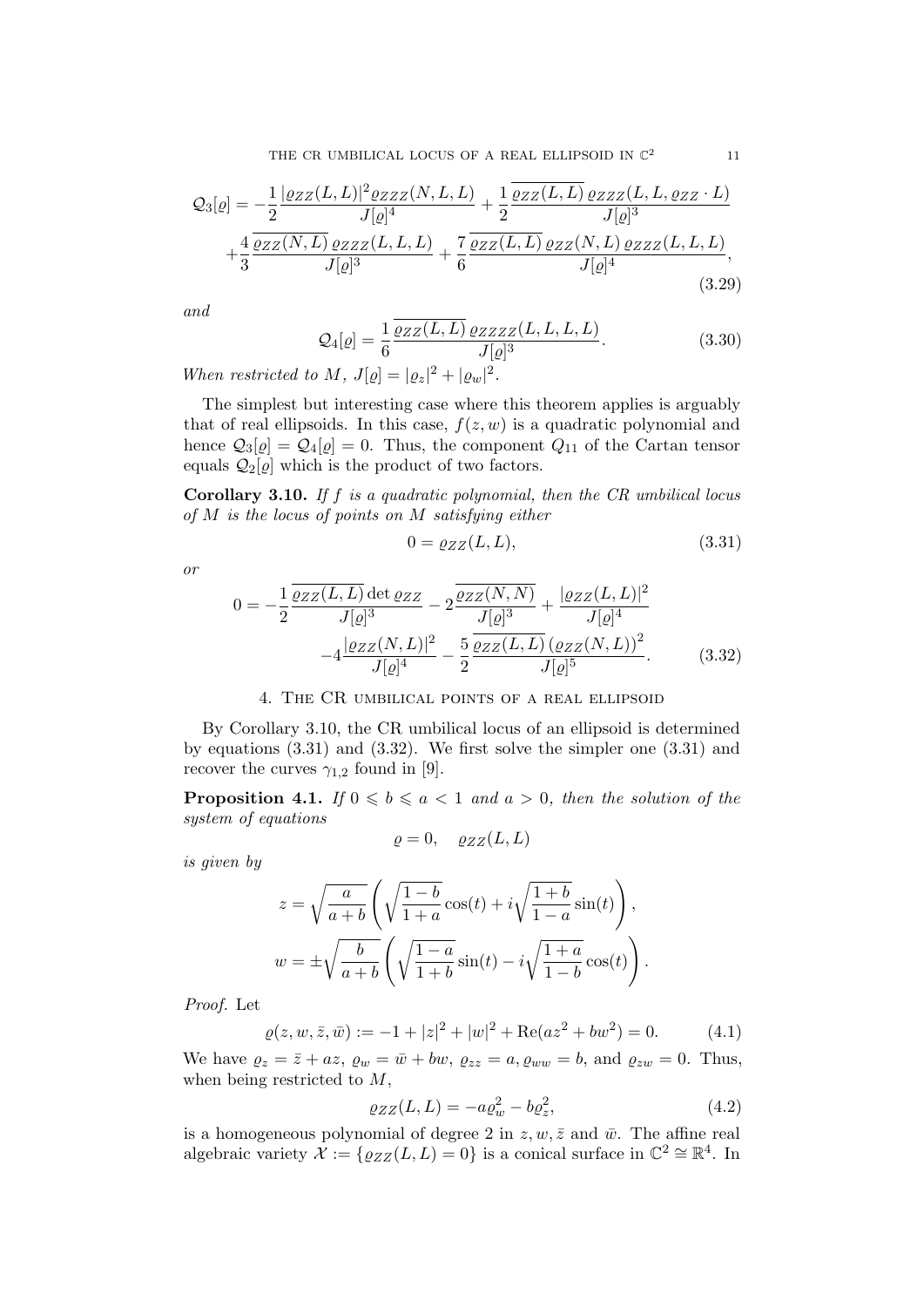fact,  $\mathcal X$  is the intersection of two conical quadrics with apexes lie at the origin. Thus  $\mathcal{X} \cap \mathcal{E} \neq \emptyset$ , provided that X is not a single point.

In real coordinates  $(x, y, u, v)$ , with  $z = x + iy$  and  $w = u + iv$ , we have

Re 
$$
\varrho_{ZZ}(L, L) = -a(b+1)^2 u^2 + a(b-1)^2 v^2 - b(1+a)^2 x^2 + b(a-1)^2 y^2
$$
,  
Im  $\varrho_{ZZ}(L, L) = -2a(b^2 - 1) uv - 2b(a^2 - 1) xy$ .

If  $a = 0$  and  $b \neq 0$ , then  $z = 0$ . Similarly, if  $b = 0$  and  $a \neq 0$ , then  $w = 0$ . If  $a \neq 0$  and  $b \neq 0$ , we introduce  $\tilde{u} = \sqrt{a(b+1)}u$ ,  $\tilde{v} = \sqrt{a(b-1)}v$ ,  $\tilde{x} = \sqrt{b(a+1)}x$ , and  $\tilde{y} = \sqrt{b(a-1)y}$ . The equations Re  $\varrho_{ZZ}(L, L) = \text{Im } \varrho_{ZZ}(L, L) = 0$  reduce to

$$
\tilde{u}^2 - \tilde{v}^2 = \tilde{y}^2 - \tilde{x}^2,
$$
  

$$
\tilde{u}\tilde{v} = -\tilde{x}\tilde{y}.
$$

Thus, either  $\tilde{u} = \tilde{y}$  and  $\tilde{v} = -\tilde{x}$ , or  $\tilde{u} = -\tilde{y}$  and  $\tilde{v} = \tilde{x}$ . These two cases are similar and we will first consider the first case. Plugging these into  $\varrho$ , we obtain

$$
\frac{\tilde{x}^2}{(1+a)(1-b)} + \frac{\tilde{y}^2}{(1-a)(1+b)} = \frac{ab}{a+b}.\tag{4.3}
$$

This is an equation of an ellipse in  $\mathbb{R}^2_{\tilde{x},\tilde{y}}$  which has a well-known parametrization and we can easily conclude the proof.  $\Box$ 

Equation (3.32) is more complicated and we can only solve it explicitly in two special cases. At the end, we will show that (3.32) has a non-empty solution set in general.

4.1. The case  $b = 0$ . So M is an ellipsoid of revolution given by

$$
\varrho := -1 + |z|^2 + |w|^2 + \text{Re}(az^2) = 0. \tag{4.4}
$$

Since  $\varrho_{ZZ}(L,L) = a\varrho_w^2 = a\bar{w}^2$ , we find that  $\varrho_{ZZ}(L,L) = 0$  if and only if

$$
w = 0, \ |z|^2 + \text{Re}(az^2) = 1,\tag{4.5}
$$

or

$$
w = 0, \ z = \sqrt{\frac{1}{1+a}} \cos(t) + i\sqrt{\frac{1}{1-a}} \sin(t), \quad t \in [0, 2\pi). \tag{4.6}
$$

As mentioned earlier, the fact that  $M$  is umbilical along this locus follows immediately from Chern–Moser normal form [4].

To determine the whole CR umbilical locus, we also compute

$$
\varrho_{ZZ}(N,L) = a\varrho_w\varrho_{\bar{z}}, \quad \varrho_{ZZ}(N,N) = a\varrho_{\bar{z}}^2, \quad \det\varrho_{ZZ} = 0. \tag{4.7}
$$

Denote by  $\mathcal{P}[\rho]$  the right-hand side of (3.32). Our goal is to solve

$$
\mathcal{P}[\varrho]=0.
$$

By direct calculation, we can factor

Im 
$$
\mathcal{P}[\varrho] = a \operatorname{Re}(\varrho_z) \operatorname{Im}(\varrho_z) ((5a^2 - 4)|w|^4 - 4(|\varrho_z|^4 + 2|w|^2|\varrho_z|^2)).
$$
 (4.8)

Case 1:  $\text{Im}(\rho_z) = 0$ .

Then z is real and  $\varrho_z = \varrho_{\bar{z}} \in \mathbb{R}$ . Plugging this into Re  $\mathcal{P}[\varrho]$ , we have

$$
\operatorname{Re} \mathcal{P}[\varrho] = \frac{a}{4} |w|^6 \left( 4\tau^6 + (8a + 8)\tau^4 + (4 + 6a + 5a^2)\tau^2 - 2a \right), \tag{4.9}
$$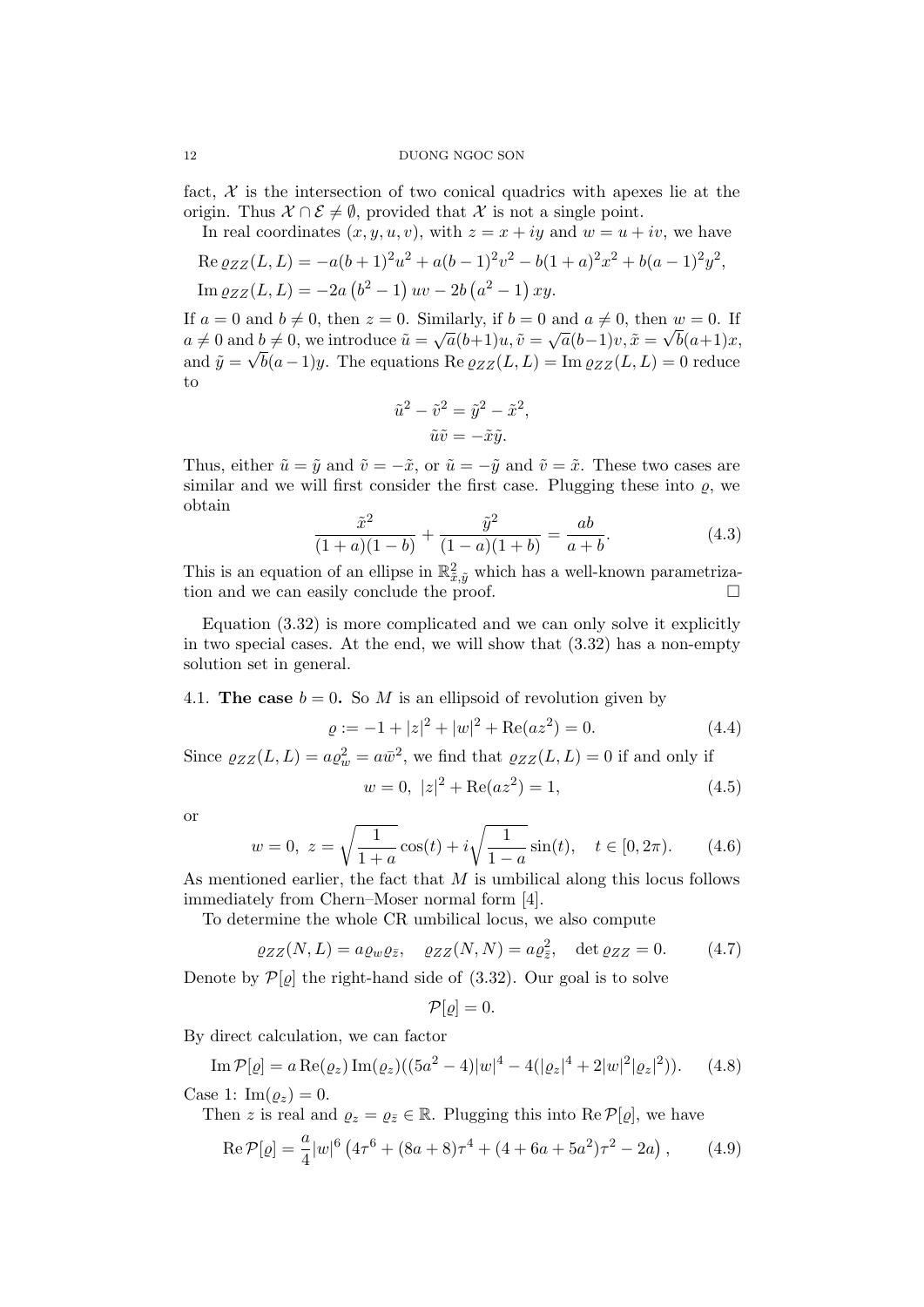where

$$
\tau = \frac{\varrho_z}{|w|}.\tag{4.10}
$$

Thus, that  $\text{Re}\,\mathcal{P}[\varrho]=0$  gives

$$
(1+a)z = \varrho_z = \tau |w|,
$$

where  $\tau^2 = s_0$  is the unique positive solution (which belongs to  $(0, a/2)$ ) to the cubic

$$
4s3 + 8(1+a)s2 + (4+6a+5a2)s - 2a = 0.
$$
 (4.11)

Plugging this into the defining function for the ellipsoid, we have

$$
z = \pm \sqrt{\frac{s_0}{(1+a)(1+a+s_0)}},
$$
\n(4.12)

$$
w = \sqrt{\frac{1+a}{1+a+s_0}} (\cos(t) + i \sin(t)).
$$
 (4.13)

We obtain two closed curves of CR umbilical points.

Case 2: Re  $\varrho_z = 0$ . Then  $\varrho_z = -\varrho_{\bar{z}}$ . Plugging into the first equation yields

$$
\operatorname{Re} \mathcal{P}[\varrho] = -\frac{1}{4}a\left(2a - \left(5a^2 - 6a + 4\right)\tau + (8 - 8a)\tau^2 - \tau^3\right) < 0 \tag{4.14}
$$

for

$$
\tau = \frac{\varrho_z^2}{|w|^2} < 0. \tag{4.15}
$$

Thus, this case does not give any eligible solution. Case 3:  $(5a^2 - 4)|w|^4 - 4(|\varrho_z|^4 + 2|w|^2|\varrho_z|^2) = 0$ . This implies

$$
|\varrho_{z}|^{2} = \left(\frac{a\sqrt{5}}{2} - 1\right)|w|^{2}.
$$
 (4.16)

Plugging this into  $\mathcal{P}[\varrho]$ , we have

$$
\operatorname{Re} \mathcal{P}[\varrho] = -\frac{5}{2}a^3|w|^4 \left( -2a|w|^2 + \sqrt{5}|w|^2 - 2\operatorname{Re}(\varrho_z^2) \right),\tag{4.17}
$$

which never vanishes.

Thus, the case  $b = 0$ , the CR umbilical locus consists of exactly three closed curves. We finish the proof of Part (i) in Theorem 1.1.

4.2. The case  $a = b$ . In this case, M is an ellipsoid given by

$$
\varrho := -1 + |z|^2 + |w|^2 + a \operatorname{Re}(z^2 + w^2) = 0, \quad 0 < a < 1.
$$

To solve the equation  $\mathcal{P}[\varrho] = 0$ , we observe that when  $a = b$ ,

$$
\varrho_{ZZ}(L,L) = \overline{\varrho_{ZZ}(N,N)},
$$

while

$$
\varrho_{ZZ}(N,L)^2 = \overline{\varrho_{ZZ}(N,L)^2} = -|\varrho_{ZZ}(N,L)|^2.
$$

Using these equalities, we can simplify

Im 
$$
\mathcal{P}[\varrho] = \frac{1}{2} J[\varrho]^{-5} \text{Im}(\varrho_{ZZ}(L, L)) ((a^2 - 4)J[\varrho]^2 - 5|\varrho_{ZZ}(N, L)|^2)
$$
. (4.18)

Thus,  $\text{Im } \mathcal{P}[\varrho] = 0$  if and only if

$$
\operatorname{Im}(\varrho_z^2 + \varrho_w^2) = \operatorname{Im}(\varrho_{ZZ}(L, L))/a = 0. \tag{4.19}
$$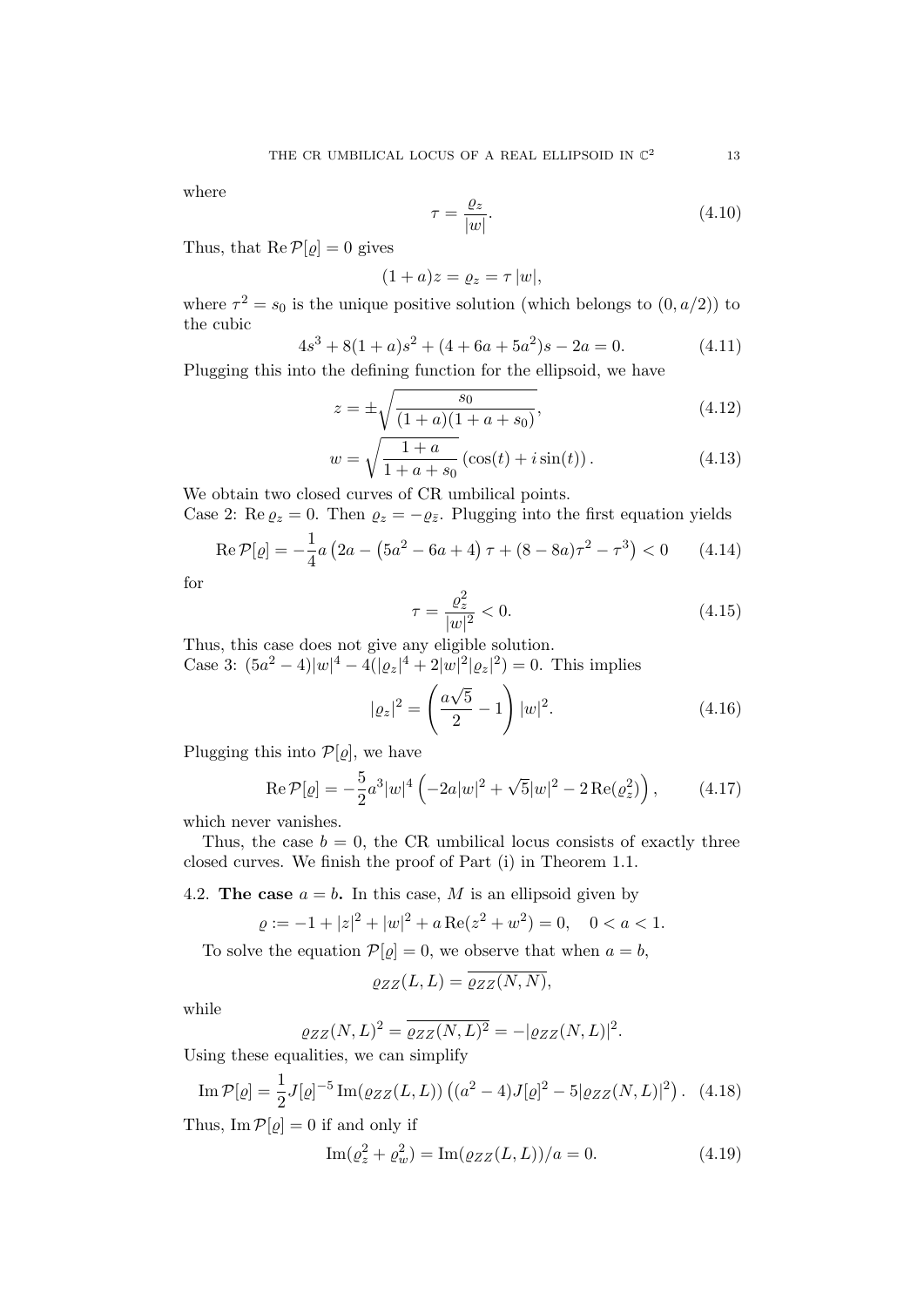If we write

$$
\varrho_z = \alpha + i\beta, \ \varrho_w = \gamma + i\delta,
$$

then we have

$$
\alpha\beta = -\gamma\delta.
$$

We first suppose that  $\gamma \neq 0$ . Put  $\tau = \beta/\gamma$ , then we have

$$
\delta = -\tau \alpha.
$$

Under these conditions, we have

$$
\varrho_{ZZ}(L,L) = \overline{\varrho_{ZZ}(L,L)} = \varrho_{ZZ}(N,N) = \overline{\varrho_{ZZ}(N,N)} = a(1-\tau^2)(\gamma^2 + \alpha^2),
$$

and

$$
\varrho_{ZZ}(N,L)^2 = \overline{\varrho_{ZZ}(N,L)^2} = -|\varrho_{ZZ}(N,L)|^2 = -4a^2\tau^2 \left(\alpha^2 + \gamma^2\right)^2.
$$

Plugging this into the formula for  $\mathcal{P}[\varrho]$ , we easily find that

$$
\mathcal{P}[\varrho] = \frac{1}{2}a\left(\alpha^2 + \gamma^2\right)^3 P(a, \tau) \tag{4.20}
$$

where

$$
P(a,\tau) = (a^2 + 2a + 4)\tau^6 + (4 - a(19a + 34))\tau^4 + (a(19a - 34) - 4)\tau^2 - a^2 + 2a - 4.
$$

To solve  $P(a,\tau) = 0$ , we put  $s = \tau^2$  so that  $P(a,\tau) = 0$  becomes a cubic equation for s, which has a unique positive solution  $s = s_0$ . On the other hand, plugging these into the equation for the ellipsoid ( $\rho = 0$ ), we find that

$$
\alpha^2 + \gamma^2 = \frac{1 - a^2}{a\tau^2 - a + \tau^2 + 1}.\tag{4.21}
$$

The last equation defines a circle in the  $(\alpha, \gamma)$ -plane. Omitting the details, we present here two parametrized solution curves given by

$$
z = \frac{1}{\sqrt{1 - a + \tau^2 (1 + a)}} \left( \frac{\sqrt{1 - a} \cos(t)}{\sqrt{1 + a}} + \frac{i \tau \sqrt{1 + a} \sin(t)}{\sqrt{1 - a}} \right),
$$
  

$$
w = \frac{1}{\sqrt{1 - a + \tau^2 (1 + a)}} \left( \frac{-\sqrt{1 - a} \sin(t)}{\sqrt{1 + a}} + \frac{i \tau \sqrt{1 + a} \cos(t)}{\sqrt{1 - a}} \right).
$$

The case  $\gamma = 0$  gives either  $\alpha = 0$  or  $\beta = 0$ . In the first sub-case  $\alpha = 0$  we have no solution, while in the second case  $\beta = 0$ , we obtain CR umbilical points which belong to the same curves as above. We omit the details.

The curves given by  $(1.2)$  and  $(1.3)$  in the case  $b = a$  are the same as those in (1.6) and (1.7) with  $\tau = \pm 1$ . Thus, the CR umbilical locus consists of exactly four curves. This completes the proof of Part (ii) in Theorem 1.1.

4.3. The generic case  $0 < b < a < 1$ . As before,  $\mathcal{P}[\rho]$  denotes the right hand side of (3.32), so that a part of the CR umbilical locus is given by  $\mathcal{P}[\varrho] = 0$ . Taking the real and imaginary parts of  $\mathcal{P}[\varrho]$  and expressing the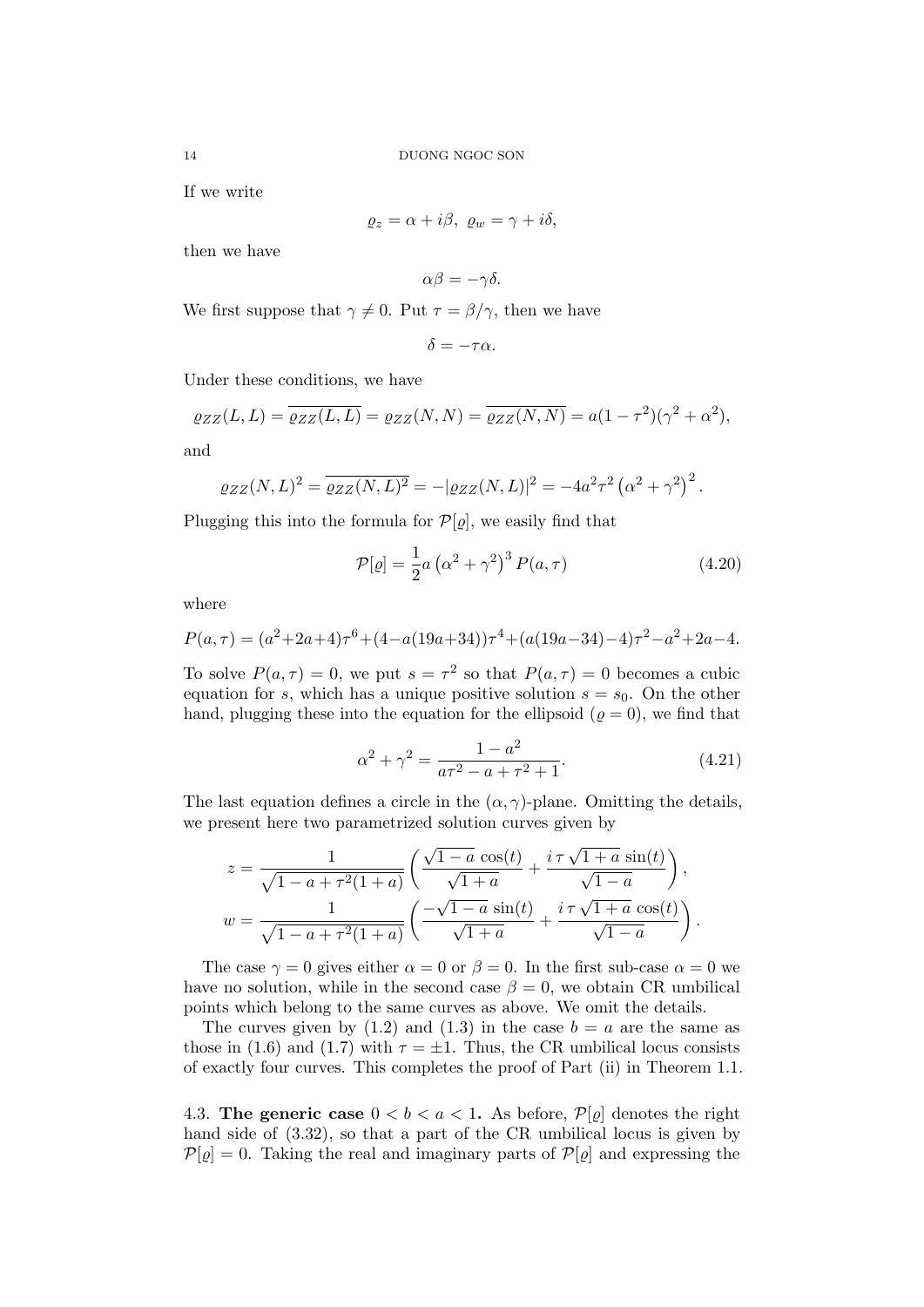results in terms of  $X := i\varrho_z^2$  and  $Y := i\varrho_w^2$ , we have (after elementary but tedious calculations)

Im 
$$
\mathcal{P}[\varrho] = \frac{1}{2}a(b^2 - 4)|X|^2 \text{Re}(X) + \frac{1}{2}b(a^2 - 4)|Y|^2 \text{Re}(Y)
$$
  
  $+ \frac{5}{2}a^2b \text{Re}(X^2\overline{Y}) + \frac{5}{2}ab^2 \text{Re}(Y^2\overline{X})$   
  $-4a(b^2 + 1)|XY|\text{Re}(X) - 4b(a^2 + 1)|XY|\text{Re}(Y)$   
  $\frac{1}{2}b(a^2 + 5b^2 - 4)|X|^2 \text{Re}(Y) + \frac{1}{2}a(b^2 + 5a^2 - 4)|Y|^2 \text{Re}(X).$  (4.22)

Clearly, when  $\text{Re}(X) = \text{Re}(Y) = 0$ , we have  $\text{Im } \mathcal{P}[\varrho] = 0$ . The formula for  $\text{Re}\,\mathcal{P}[\varrho]$  is also symmetrical with respect to a, b and X, Y. Precisely, we can write

$$
Re \mathcal{P}[\varrho] = P(a, b, X, Y) + P(b, a, Y, X),
$$

for

 $+$ 

$$
P(a, b, X, Y) = \frac{1}{2}a(b^2 + 4)|X|^2 \operatorname{Im}(X) + \frac{5}{2}a^2b \operatorname{Im}(X^2\overline{Y}) - b^2|X|^3
$$

$$
+ 4a(1 - b^2)|XY|\operatorname{Im}(X) + (4a^2 + 3b^2)|X^2Y|
$$

$$
- 10ab|X|\operatorname{Re}(X\overline{Y}) + \frac{1}{2}b(4 + a^2 + 5b^2)|X|^2 \operatorname{Im}(Y). \quad (4.23)
$$

and of course  $P(b, a, Y, X)$  is obtained from  $P(a, b, X, Y)$  by exchanging the  $a$  and  $b$  as well as  $X$  and  $Y$ .

The equations  $\text{Re}\,\mathcal{P}[\varrho] = \text{Im}\,\mathcal{P}[\varrho] = 0$  are real homogeneous sextic equations of four real variables  $x, y, u, v$ , each of them defines a conical real variety with vertex at the origin. To show that these two intersect, we consider the points satisfying  $\text{Re}(X) = \text{Re}(Y) = 0$ , which implies  $\text{Im } \mathcal{P}[\varrho] = 0$ . To analyze the equation  $\text{Re } \mathcal{P}[\varrho] = 0$ , we write  $X = is$  and  $Y = it$ , for  $s, t \in \mathbb{R}$ , so that  $|X| = s$ , Im(X) = s, Im(X<sup>2</sup> $\overline{Y}$ ) = s<sup>2</sup>t, and so on, and plug them into (4.23). We obtain a homogeneous cubic equation for s and t. Dividing by  $t^3$ , we obtain a cubic equation of one real variable for  $\tau = s/t$ , which has a unique real solution, as can be checked directly. We leave details to the readers. Thus, the real conical variety  $\{(z,w) \in \mathbb{C}^2 \colon \text{Re}\,\mathcal{P}[\varrho] = \text{Im}\,\mathcal{P}[\varrho] = 0\}$  is not a single point and hence it must intersect the ellipsoid since its vertex is interior to the ellipsoid. This shows that  $V = \mathcal{E} \cap \{(z,w) \in \mathbb{C}^2 \colon \text{Re } \mathcal{P}[\varrho] = \text{Im } \mathcal{P}[\varrho] = 0\}$  is a non-trivial conical real variety. Hence the proof of Theorem 1.1 is complete. □

We conclude this paper by briefly discussing a related and interesting notion of umbilicity for real hypersurfaces in  $\mathbb{C}^2$  (or  $\mathbb{C}P^2$ ). A point  $p \in M$ is called a projective-umbilical point of  $M$  if there is a projective image of the unit sphere with third-order (or better) contact with  $M$  at  $p$ . This notion was defined and studied recently by Barrett–Grundmeier in [1]. In this paper, it is proved that on compact circular real hypersurfaces in  $\mathbb{C}^2$ projective-umbilical points must exist. On such hypersurfaces, the existence of CR umbilical points was a consequence of an earlier result by Ebenfelt and the author [5]. Thus, it is natural to ask if every real ellipsoid in  $\mathbb{C}^2$ admits projective-umbilical points (i.e., a version of Huang–Ji's theorem for projective-umbilicality)? The answer for this question turns out to be